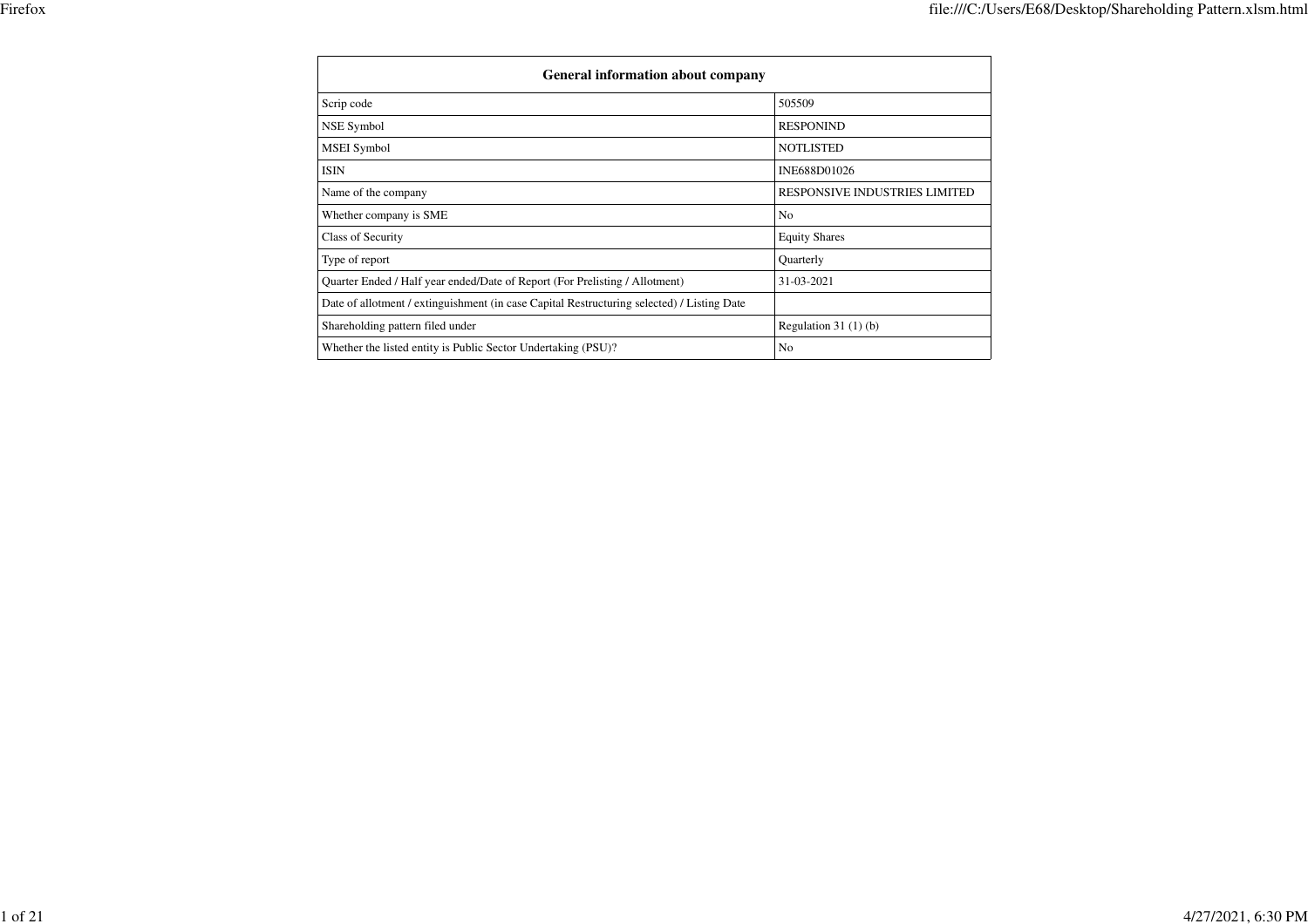|                | <b>Declaration</b>                                                                                                                                                     |                |                                |                       |                            |  |  |  |  |  |
|----------------|------------------------------------------------------------------------------------------------------------------------------------------------------------------------|----------------|--------------------------------|-----------------------|----------------------------|--|--|--|--|--|
| Sr.<br>No.     | Particular                                                                                                                                                             | Yes/No         | Promoter and<br>Promoter Group | Public<br>shareholder | Non Promoter-Non<br>Public |  |  |  |  |  |
| 1              | Whether the Listed Entity has issued any partly paid up<br>shares?                                                                                                     | N <sub>0</sub> | N <sub>o</sub>                 | N <sub>0</sub>        | N <sub>0</sub>             |  |  |  |  |  |
| $\overline{c}$ | Whether the Listed Entity has issued any Convertible<br>Securities?<br>3<br>Whether the Listed Entity has issued any Warrants?                                         |                | N <sub>0</sub>                 | N <sub>0</sub>        | N <sub>0</sub>             |  |  |  |  |  |
|                |                                                                                                                                                                        |                | N <sub>0</sub>                 | N <sub>o</sub>        | N <sub>o</sub>             |  |  |  |  |  |
| 4              | Whether the Listed Entity has any shares against which<br>depository receipts are issued?                                                                              | N <sub>0</sub> | N <sub>0</sub>                 | N <sub>0</sub>        | N <sub>o</sub>             |  |  |  |  |  |
| 5              | Whether the Listed Entity has any shares in locked-in?                                                                                                                 | N <sub>o</sub> | N <sub>0</sub>                 | N <sub>0</sub>        | N <sub>o</sub>             |  |  |  |  |  |
| 6              | Whether any shares held by promoters are pledge or<br>otherwise encumbered?<br>Whether company has equity shares with differential<br>$\overline{7}$<br>voting rights? |                | N <sub>o</sub>                 |                       |                            |  |  |  |  |  |
|                |                                                                                                                                                                        |                | N <sub>0</sub>                 | N <sub>0</sub>        | N <sub>0</sub>             |  |  |  |  |  |
| 8              | Whether the listed entity has any significant beneficial<br>owner?                                                                                                     | <b>Yes</b>     |                                |                       |                            |  |  |  |  |  |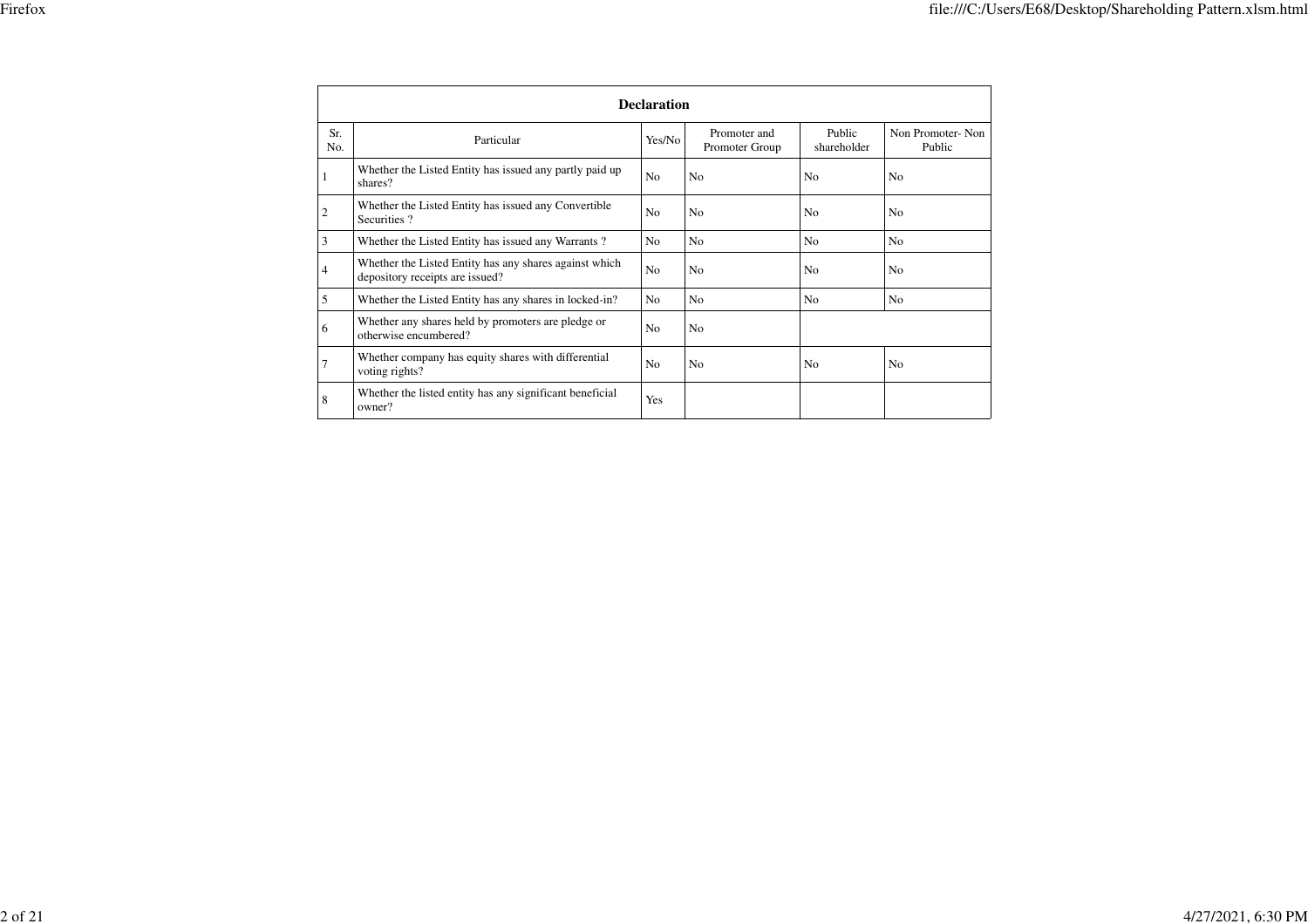|  |                 |                                                |                                              |                                                          |                                                |                                              |                                         | Table I - Summary Statement holding of specified securities |                                                                  |               |           |                     |
|--|-----------------|------------------------------------------------|----------------------------------------------|----------------------------------------------------------|------------------------------------------------|----------------------------------------------|-----------------------------------------|-------------------------------------------------------------|------------------------------------------------------------------|---------------|-----------|---------------------|
|  | Category<br>(1) | shareholder<br>(II)                            | Category of Nos. Of<br>shareholders<br>(III) | No. of fully<br>paid up<br>equity<br>shares held<br>(IV) | No.<br>Of<br>Partly                            | No. Of<br>shares                             | Total nos.                              | Shareholding<br>as a % of total<br>no. of shares            | Number of Voting Rights held in each class<br>of securities (IX) |               |           |                     |
|  |                 |                                                |                                              |                                                          | paid-<br>up<br>equity<br>shares<br>held<br>(V) | underlying<br>Depository<br>Receipts<br>(VI) | shares held<br>$(VII) =$<br>$(IV)+(V)+$ | (calculated as<br>per SCRR.                                 | No of Voting (XIV) Rights                                        |               |           | Total as a          |
|  |                 |                                                |                                              |                                                          |                                                |                                              | (VI)                                    | 1957) (VIII)<br>As a $%$ of<br>$(A+B+C2)$                   | Class eg:<br>X                                                   | Class<br>eg:y | Total     | $%$ of<br>$(A+B+C)$ |
|  | (A)             | Promoter &<br>Promoter<br>Group                | $\overline{7}$                               | 132325527                                                |                                                |                                              | 132325527                               | 49.58                                                       | 132325527                                                        |               | 132325527 | 49.58               |
|  | (B)             | Public                                         | 4147                                         | 134587173                                                |                                                |                                              | 134587173                               | 50.42                                                       | 134587173                                                        |               | 134587173 | 50.42               |
|  | (C)             | Non<br>Promoter-<br>Non Public                 |                                              |                                                          |                                                |                                              |                                         |                                                             |                                                                  |               |           |                     |
|  | (C1)            | <b>Shares</b><br>underlying<br><b>DRs</b>      |                                              |                                                          |                                                |                                              |                                         |                                                             |                                                                  |               |           |                     |
|  | (C2)            | Shares held<br>by<br>Employee<br><b>Trusts</b> |                                              |                                                          |                                                |                                              |                                         |                                                             |                                                                  |               |           |                     |
|  |                 | Total                                          | 4154                                         | 266912700                                                |                                                |                                              | 266912700                               | 100                                                         | 266912700                                                        |               | 266912700 | 100                 |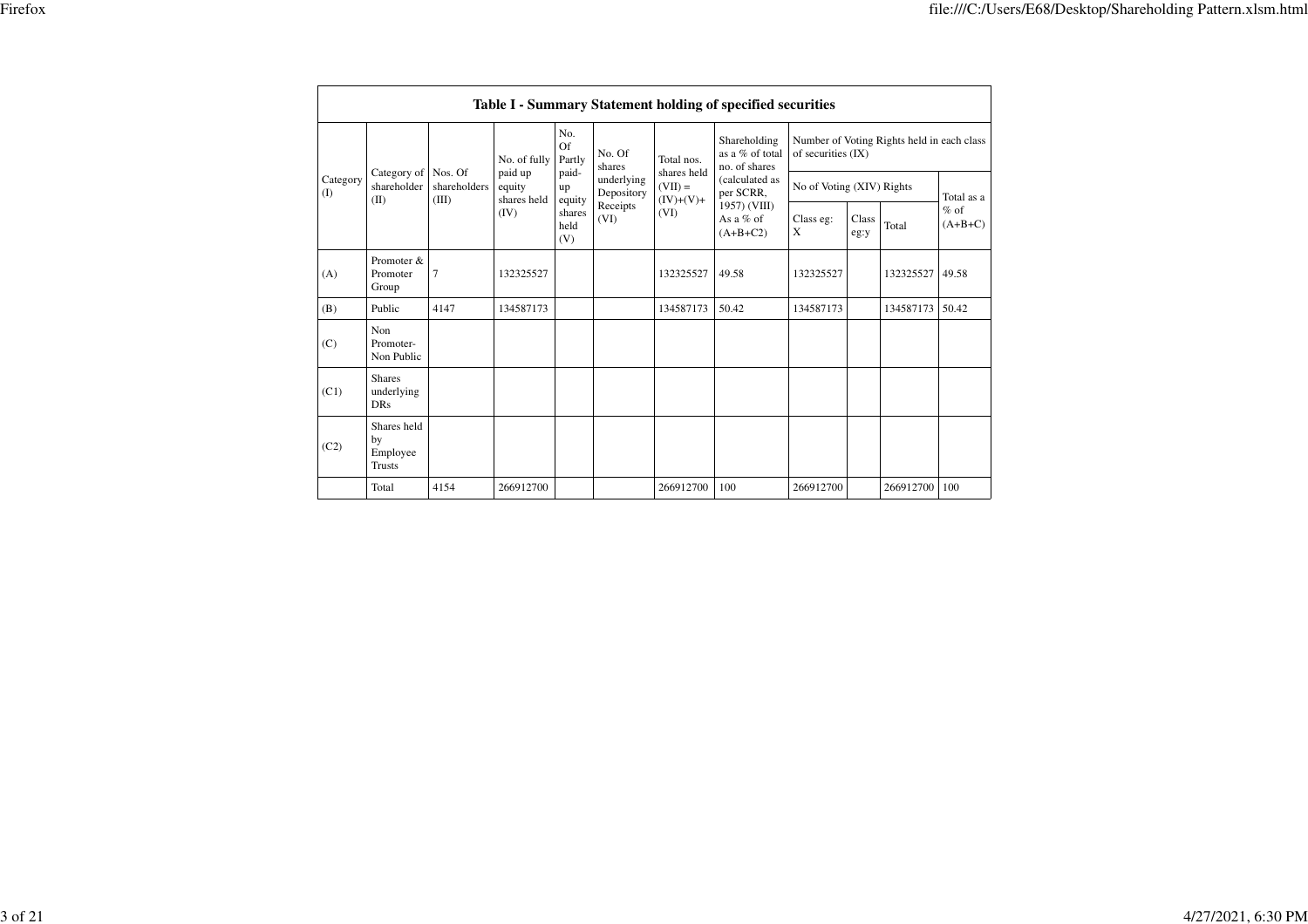|                 |                                                |                                       |                            |                                                      | Table I - Summary Statement holding of specified securities                 |                                                                                                            |                                                      |                                          |                                                  |                                                                               |                                       |  |
|-----------------|------------------------------------------------|---------------------------------------|----------------------------|------------------------------------------------------|-----------------------------------------------------------------------------|------------------------------------------------------------------------------------------------------------|------------------------------------------------------|------------------------------------------|--------------------------------------------------|-------------------------------------------------------------------------------|---------------------------------------|--|
| Category<br>(I) | Category of<br>shareholder<br>(II)             | No. Of<br><b>Shares</b><br>Underlying | Outstanding                | No. of<br><b>Shares</b><br>Underlying<br>Outstanding | No. Of Shares<br>Underlying<br>Outstanding<br>convertible<br>securities and | Shareholding, as<br>a % assuming full<br>conversion of<br>convertible<br>securities (as a<br>percentage of |                                                      | Number of<br>Locked in<br>shares $(XII)$ |                                                  | Number of<br><b>Shares</b><br>pledged or<br>otherwise<br>encumbered<br>(XIII) | Number of<br>equity shares<br>held in |  |
|                 |                                                | convertible<br>securities $(X)$       | <b>Warrants</b><br>$(X_i)$ | No. Of<br>Warrants (Xi)<br>(a)                       | diluted share<br>capital) $(XI)$ =<br>(VII)+(X) As a %<br>of $(A+B+C2)$     | No.<br>(a)                                                                                                 | As a $%$<br>of total<br><b>Shares</b><br>held<br>(b) | No.<br>(a)                               | As a $%$<br>of total<br><b>Shares</b><br>held(b) | dematerialized<br>form $(XIV)$                                                |                                       |  |
| (A)             | Promoter &<br>Promoter<br>Group                |                                       |                            |                                                      | 49.58                                                                       |                                                                                                            |                                                      |                                          |                                                  | 132325527                                                                     |                                       |  |
| (B)             | Public                                         |                                       |                            |                                                      | 50.42                                                                       |                                                                                                            |                                                      |                                          |                                                  | 134587173                                                                     |                                       |  |
| (C)             | Non<br>Promoter-<br>Non Public                 |                                       |                            |                                                      |                                                                             |                                                                                                            |                                                      |                                          |                                                  |                                                                               |                                       |  |
| (C1)            | <b>Shares</b><br>underlying<br><b>DRs</b>      |                                       |                            |                                                      |                                                                             |                                                                                                            |                                                      |                                          |                                                  |                                                                               |                                       |  |
| (C2)            | Shares held<br>by<br>Employee<br><b>Trusts</b> |                                       |                            |                                                      |                                                                             |                                                                                                            |                                                      |                                          |                                                  |                                                                               |                                       |  |
|                 | Total                                          |                                       |                            |                                                      | 100                                                                         |                                                                                                            |                                                      |                                          |                                                  | 266912700                                                                     |                                       |  |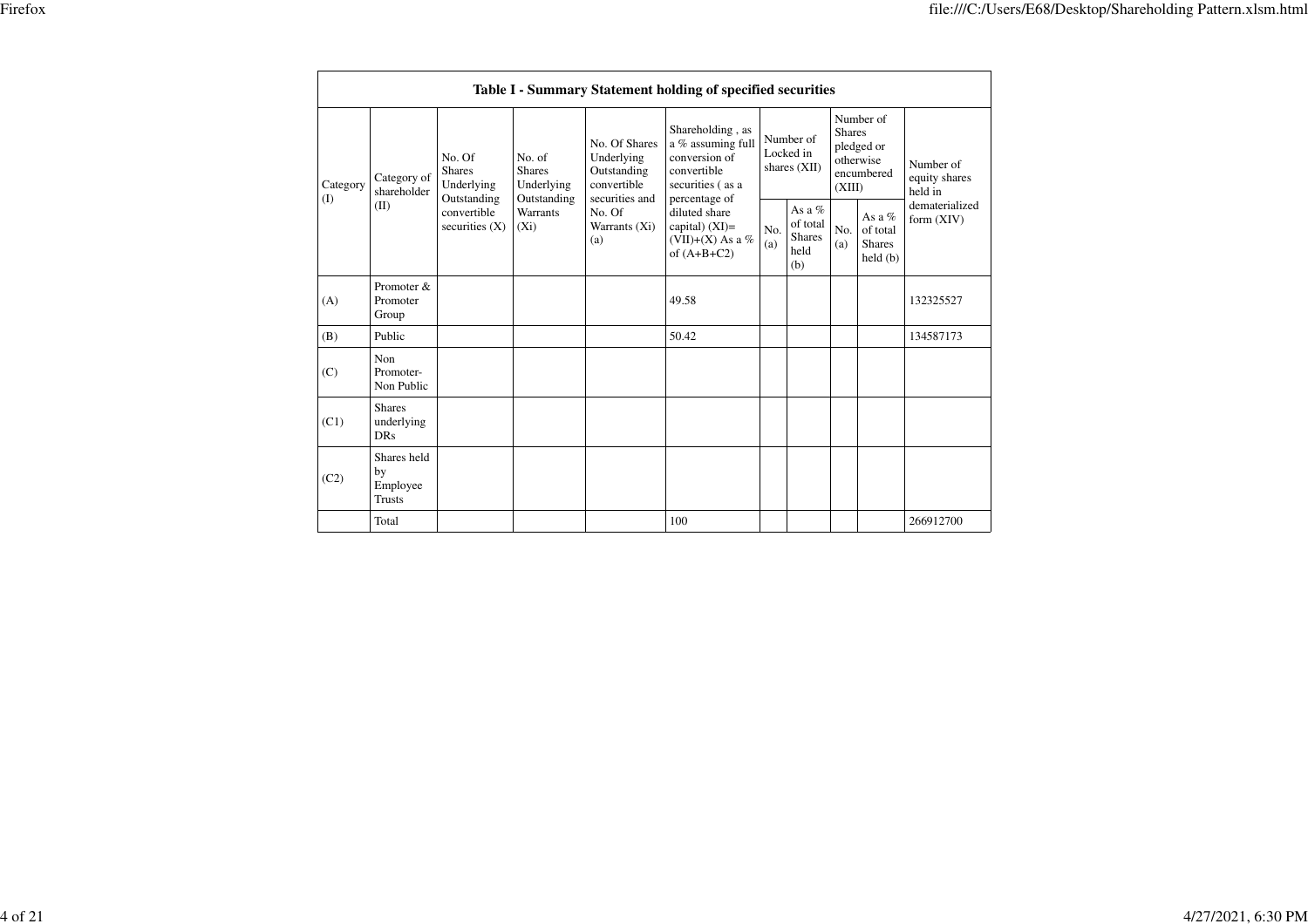| ۰.<br>× |  |
|---------|--|
|         |  |

|                                                                                                | Table II - Statement showing shareholding pattern of the Promoter and Promoter Group |                                  |                                  |                       |                          |                                         |                                                     |                           |               |                                      |                                 |
|------------------------------------------------------------------------------------------------|--------------------------------------------------------------------------------------|----------------------------------|----------------------------------|-----------------------|--------------------------|-----------------------------------------|-----------------------------------------------------|---------------------------|---------------|--------------------------------------|---------------------------------|
|                                                                                                |                                                                                      |                                  | No. of fully                     | No.<br>Of<br>Partly   | No. Of<br>shares         | Total nos.                              | Shareholding<br>as a % of<br>total no. of<br>shares | class of securities (IX)  |               | Number of Voting Rights held in each |                                 |
| Sr.                                                                                            | Category &<br>Name of the<br>Shareholders (I)                                        | Nos. Of<br>shareholders<br>(III) | paid up<br>equity<br>shares held | paid-<br>up<br>equity | underlying<br>Depository | shares held<br>$(VII) =$<br>$(IV)+(V)+$ | (calculated<br>as per                               | No of Voting (XIV) Rights |               |                                      | Total<br>as a %                 |
|                                                                                                |                                                                                      |                                  | (IV)                             | shares<br>held<br>(V) | Receipts<br>(VI)         | (VI)                                    | SCRR,<br>1957) (VIII)<br>As a % of<br>$(A+B+C2)$    | Class eg: X               | Class<br>eg:y | Total                                | of<br>Total<br>Voting<br>rights |
| А                                                                                              | Table II - Statement showing shareholding pattern of the Promoter and Promoter Group |                                  |                                  |                       |                          |                                         |                                                     |                           |               |                                      |                                 |
| (1)                                                                                            | Indian                                                                               |                                  |                                  |                       |                          |                                         |                                                     |                           |               |                                      |                                 |
| (a)                                                                                            | Individuals/Hindu<br>undivided Family                                                | 3                                | 2111170                          |                       |                          | 2111170                                 | 0.79                                                | 2111170                   |               | 2111170                              | 0.79                            |
| (d)                                                                                            | Any Other<br>(specify)                                                               | $\overline{4}$                   | 130214357                        |                       |                          | 130214357                               | 48.79                                               | 130214357                 |               | 130214357 48.79                      |                                 |
| Sub-Total<br>(A)(1)                                                                            |                                                                                      | $\overline{7}$                   | 132325527                        |                       |                          | 132325527                               | 49.58                                               | 132325527                 |               | 132325527                            | 49.58                           |
| (2)                                                                                            | Foreign                                                                              |                                  |                                  |                       |                          |                                         |                                                     |                           |               |                                      |                                 |
| Total<br>Shareholding<br>of Promoter<br>and<br>Promoter<br>Group<br>$(A)= (A)$<br>$(1)+(A)(2)$ |                                                                                      | $\tau$                           | 132325527                        |                       |                          | 132325527                               | 49.58                                               | 132325527                 |               | 132325527                            | 49.58                           |
| B                                                                                              | Table III - Statement showing shareholding pattern of the Public shareholder         |                                  |                                  |                       |                          |                                         |                                                     |                           |               |                                      |                                 |
| (1)                                                                                            | Institutions                                                                         |                                  |                                  |                       |                          |                                         |                                                     |                           |               |                                      |                                 |
| (a)                                                                                            | <b>Mutual Funds</b>                                                                  | $\mathbf{1}$                     | 734                              |                       |                          | 734                                     | $\overline{0}$                                      | 734                       |               | 734                                  | $\mathbf{0}$                    |
| (c)                                                                                            | Alternate<br><b>Investment Funds</b>                                                 | $\mathbf{2}$                     | 197215                           |                       |                          | 197215                                  | 0.07                                                | 197215                    |               | 197215                               | 0.07                            |
| (e)                                                                                            | Foreign Portfolio<br>Investors                                                       | 3                                | 14156358                         |                       |                          | 14156358                                | 5.3                                                 | 14156358                  |               | 14156358                             | 5.3                             |
| (g)                                                                                            | Insurance<br>Companies                                                               | $\mathbf{1}$                     | 9584233                          |                       |                          | 9584233                                 | 3.59                                                | 9584233                   |               | 9584233                              | 3.59                            |
| Sub-Total<br>(B)(1)                                                                            |                                                                                      | $\tau$                           | 23938540                         |                       |                          | 23938540                                | 8.97                                                | 23938540                  |               | 23938540                             | 8.97                            |
| (2)                                                                                            | Central<br>Government/<br><b>State</b><br>Government(s)<br>President of India        | $\mathbf{1}$                     | 200                              |                       |                          | 200                                     | $\mathbf{0}$                                        | 200                       |               | 200                                  | $\mathbf{0}$                    |
| Sub-Total<br>(B)(2)                                                                            |                                                                                      | $\mathbf{1}$                     | 200                              |                       |                          | 200                                     | $\boldsymbol{0}$                                    | 200                       |               | 200                                  | $\boldsymbol{0}$                |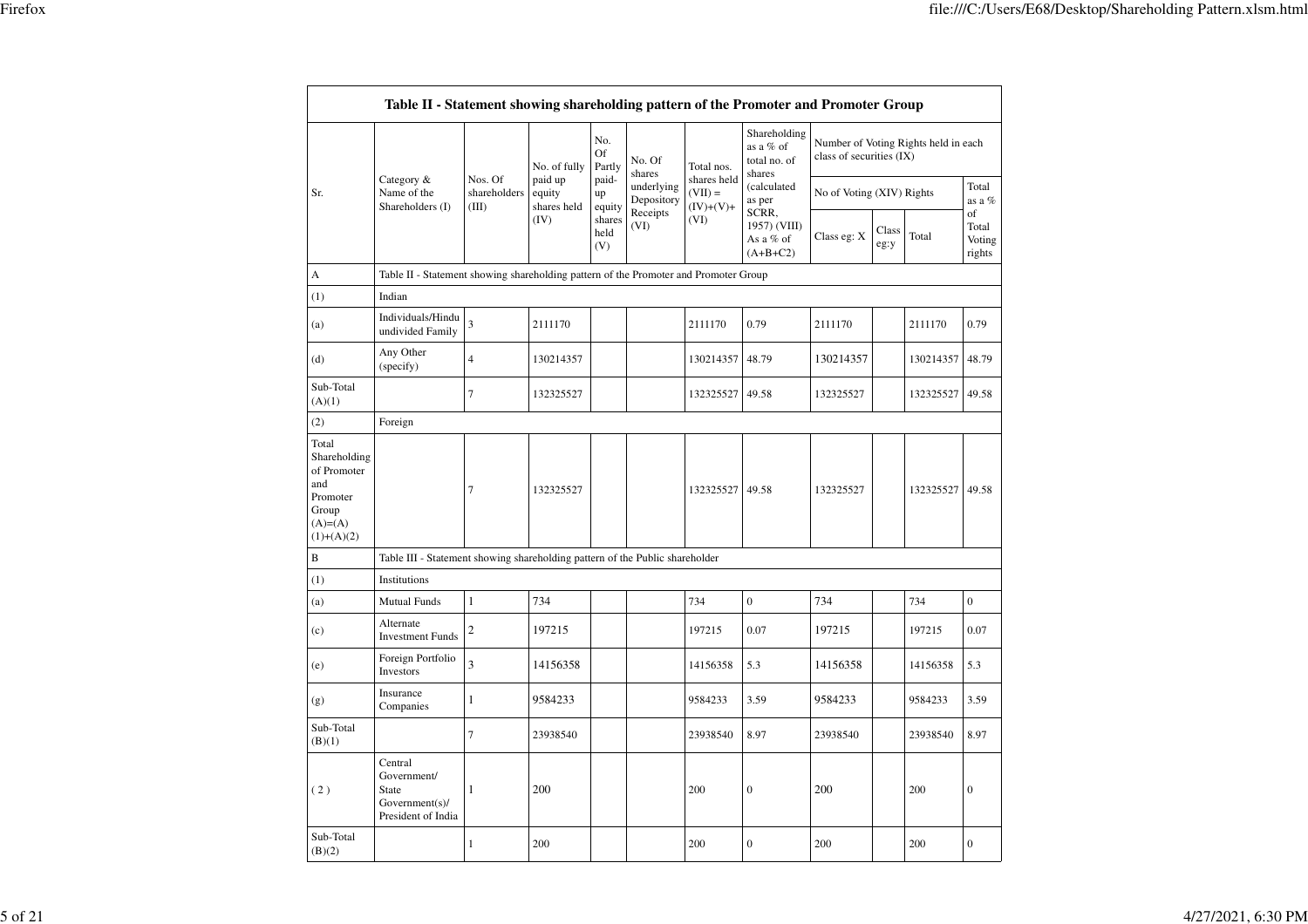| (3)                                                                          | Non-institutions                                                                                                    |                                                                                               |           |  |  |           |       |           |  |           |       |
|------------------------------------------------------------------------------|---------------------------------------------------------------------------------------------------------------------|-----------------------------------------------------------------------------------------------|-----------|--|--|-----------|-------|-----------|--|-----------|-------|
| (a(i))                                                                       | Individuals -<br>i.Individual<br>shareholders<br>holding nominal<br>share capital up<br>to Rs. 2 lakhs.             | 3699                                                                                          | 513757    |  |  | 513757    | 0.19  | 513757    |  | 513757    | 0.19  |
| (a(ii))                                                                      | Individuals - ii.<br>Individual<br>shareholders<br>holding nominal<br>share capital in<br>excess of Rs. 2<br>lakhs. | $\mathbf{1}$                                                                                  | 1489000   |  |  | 1489000   | 0.56  | 1489000   |  | 1489000   | 0.56  |
| (e)                                                                          | Any Other<br>(specify)                                                                                              | 439                                                                                           | 108645676 |  |  | 108645676 | 40.7  | 108645676 |  | 108645676 | 40.7  |
| Sub-Total<br>(B)(3)                                                          |                                                                                                                     | 4139                                                                                          | 110648433 |  |  | 110648433 | 41.45 | 110648433 |  | 110648433 | 41.45 |
| <b>Total Public</b><br>Shareholding<br>$(B)=B)$<br>$(1)+(B)$<br>$(2)+(B)(3)$ |                                                                                                                     | 4147                                                                                          | 134587173 |  |  | 134587173 | 50.42 | 134587173 |  | 134587173 | 50.42 |
| $\mathbf C$                                                                  |                                                                                                                     | Table IV - Statement showing shareholding pattern of the Non Promoter- Non Public shareholder |           |  |  |           |       |           |  |           |       |
| Total (<br>$A+B+C2$ )                                                        |                                                                                                                     | 4154                                                                                          | 266912700 |  |  | 266912700 | 100   | 266912700 |  | 266912700 | 100   |
| Total<br>$(A+B+C)$                                                           |                                                                                                                     | 4154                                                                                          | 266912700 |  |  | 266912700 | 100   | 266912700 |  | 266912700 | 100   |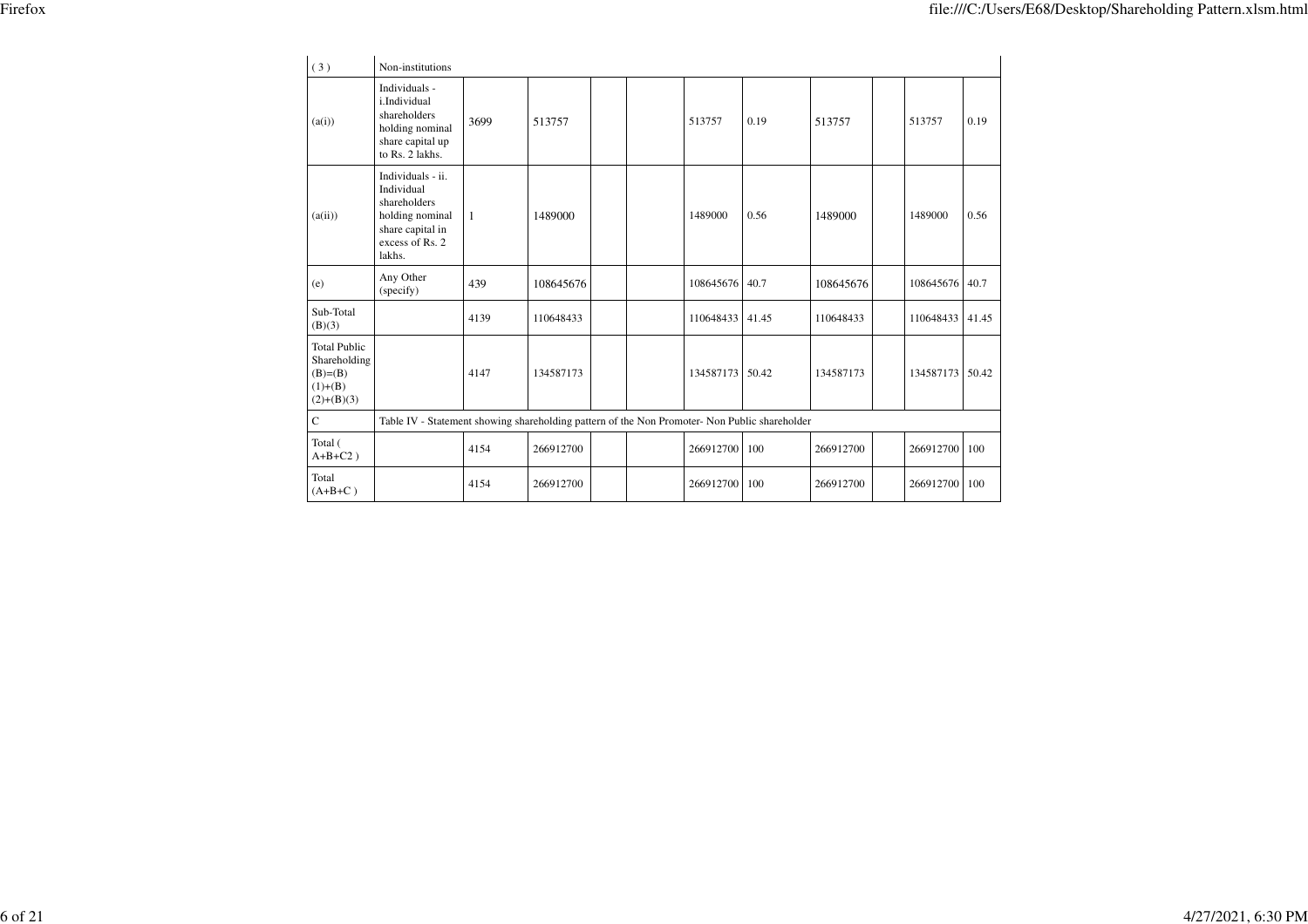|                                                                                          |                                                                     |                                            |                                                                             | Table II - Statement showing shareholding pattern of the Promoter and Promoter Group                         |                                                 |                                        |                                                |                                                    |                                                         |  |
|------------------------------------------------------------------------------------------|---------------------------------------------------------------------|--------------------------------------------|-----------------------------------------------------------------------------|--------------------------------------------------------------------------------------------------------------|-------------------------------------------------|----------------------------------------|------------------------------------------------|----------------------------------------------------|---------------------------------------------------------|--|
| Sr.                                                                                      | No. Of Shares<br>Underlying<br>Outstanding<br>convertible           | No. of Shares<br>Underlying<br>Outstanding | No. Of Shares<br>Underlying<br>Outstanding<br>convertible<br>securities and | Shareholding, as a<br>$%$ assuming full<br>conversion of<br>convertible<br>securities (as a<br>percentage of |                                                 | Number of<br>Locked in<br>shares (XII) | <b>Shares</b><br>(XIII)                        | Number of<br>pledged or<br>otherwise<br>encumbered | Number of<br>equity shares<br>held in<br>dematerialized |  |
|                                                                                          | Warrants (Xi)<br>No. Of<br>securities $(X)$<br>Warrants (Xi)<br>(a) |                                            | diluted share<br>capital) $(XI)$ =<br>(VII)+(X) As a %<br>of $(A+B+C2)$     | No.<br>(a)                                                                                                   | As a %<br>of total<br><b>Shares</b><br>held (b) | No.<br>(a)                             | As a %<br>of total<br><b>Shares</b><br>held(b) | form $(XIV)$                                       |                                                         |  |
| А                                                                                        |                                                                     |                                            |                                                                             | Table II - Statement showing shareholding pattern of the Promoter and Promoter Group                         |                                                 |                                        |                                                |                                                    |                                                         |  |
| (1)                                                                                      | Indian                                                              |                                            |                                                                             |                                                                                                              |                                                 |                                        |                                                |                                                    |                                                         |  |
| (a)                                                                                      |                                                                     |                                            |                                                                             | 0.79                                                                                                         |                                                 |                                        |                                                |                                                    | 2111170                                                 |  |
| (d)                                                                                      |                                                                     |                                            |                                                                             | 48.79                                                                                                        |                                                 |                                        |                                                |                                                    | 130214357                                               |  |
| Sub-Total<br>(A)(1)                                                                      |                                                                     |                                            |                                                                             | 49.58                                                                                                        |                                                 |                                        |                                                |                                                    | 132325527                                               |  |
| (2)                                                                                      | Foreign                                                             |                                            |                                                                             |                                                                                                              |                                                 |                                        |                                                |                                                    |                                                         |  |
| Total<br>Shareholding of<br>Promoter and<br>Promoter Group<br>$(A)= (A)$<br>$(1)+(A)(2)$ |                                                                     |                                            |                                                                             | 49.58                                                                                                        |                                                 |                                        |                                                |                                                    | 132325527                                               |  |
| B                                                                                        |                                                                     |                                            |                                                                             | Table III - Statement showing shareholding pattern of the Public shareholder                                 |                                                 |                                        |                                                |                                                    |                                                         |  |
| (1)                                                                                      | Institutions                                                        |                                            |                                                                             |                                                                                                              |                                                 |                                        |                                                |                                                    |                                                         |  |
| (a)                                                                                      |                                                                     |                                            |                                                                             | $\mathbf{0}$                                                                                                 |                                                 |                                        |                                                |                                                    | 734                                                     |  |
| (c)                                                                                      |                                                                     |                                            |                                                                             | 0.07                                                                                                         |                                                 |                                        |                                                |                                                    | 197215                                                  |  |
| (e)                                                                                      |                                                                     |                                            |                                                                             | 5.3                                                                                                          |                                                 |                                        |                                                |                                                    | 14156358                                                |  |
| (g)                                                                                      |                                                                     |                                            |                                                                             | 3.59                                                                                                         |                                                 |                                        |                                                |                                                    | 9584233                                                 |  |
| Sub-Total<br>(B)(1)                                                                      |                                                                     |                                            |                                                                             | 8.97                                                                                                         |                                                 |                                        |                                                |                                                    | 23938540                                                |  |
| (2)                                                                                      |                                                                     |                                            |                                                                             | $\boldsymbol{0}$                                                                                             |                                                 |                                        |                                                |                                                    | 200                                                     |  |
| Sub-Total<br>(B)(2)                                                                      |                                                                     |                                            |                                                                             | $\mathbf{0}$                                                                                                 |                                                 |                                        |                                                |                                                    | 200                                                     |  |
| (3)                                                                                      | Non-institutions                                                    |                                            |                                                                             |                                                                                                              |                                                 |                                        |                                                |                                                    |                                                         |  |
| (a(i))                                                                                   |                                                                     |                                            |                                                                             | 0.19                                                                                                         |                                                 |                                        |                                                |                                                    | 513757                                                  |  |
| (a(ii))                                                                                  |                                                                     |                                            |                                                                             | 0.56                                                                                                         |                                                 |                                        |                                                |                                                    | 1489000                                                 |  |
| (e)                                                                                      |                                                                     |                                            |                                                                             | 40.7                                                                                                         |                                                 |                                        |                                                |                                                    | 108645676                                               |  |
| Sub-Total<br>(B)(3)                                                                      |                                                                     |                                            |                                                                             | 41.45                                                                                                        |                                                 |                                        |                                                |                                                    | 110648433                                               |  |
|                                                                                          |                                                                     |                                            |                                                                             |                                                                                                              |                                                 |                                        |                                                |                                                    |                                                         |  |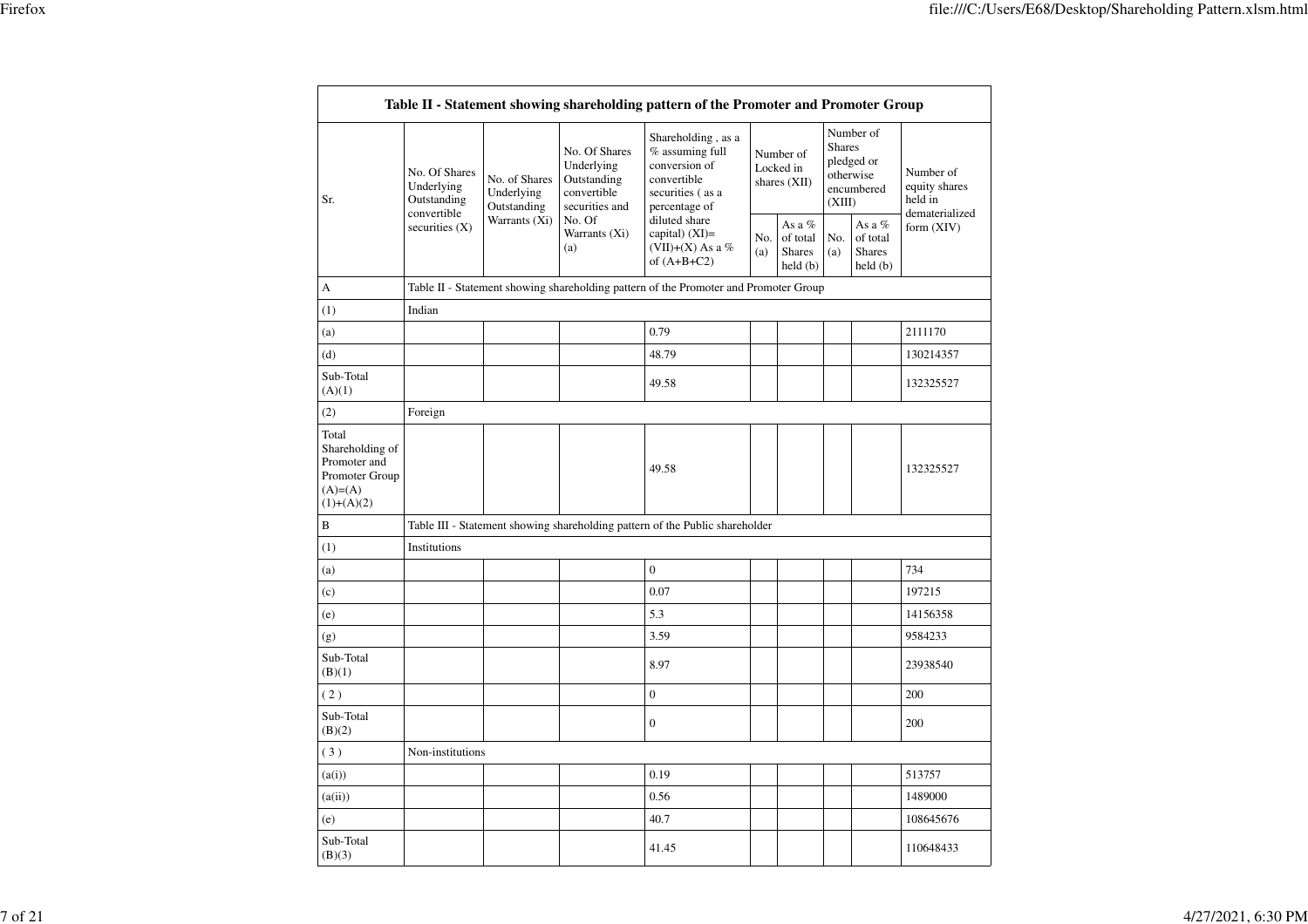| <b>Total Public</b><br>Shareholding<br>$(B)=(B)(1)+(B)$<br>$(2)+(B)(3)$ |                                                                                               |  | 50.42 |  |  |  |  | 134587173 |  |
|-------------------------------------------------------------------------|-----------------------------------------------------------------------------------------------|--|-------|--|--|--|--|-----------|--|
|                                                                         | Table IV - Statement showing shareholding pattern of the Non Promoter- Non Public shareholder |  |       |  |  |  |  |           |  |
| Total (<br>$A+B+C2$ )                                                   |                                                                                               |  | 100   |  |  |  |  | 266912700 |  |
| Total $(A+B+C)$                                                         |                                                                                               |  | 100   |  |  |  |  | 266912700 |  |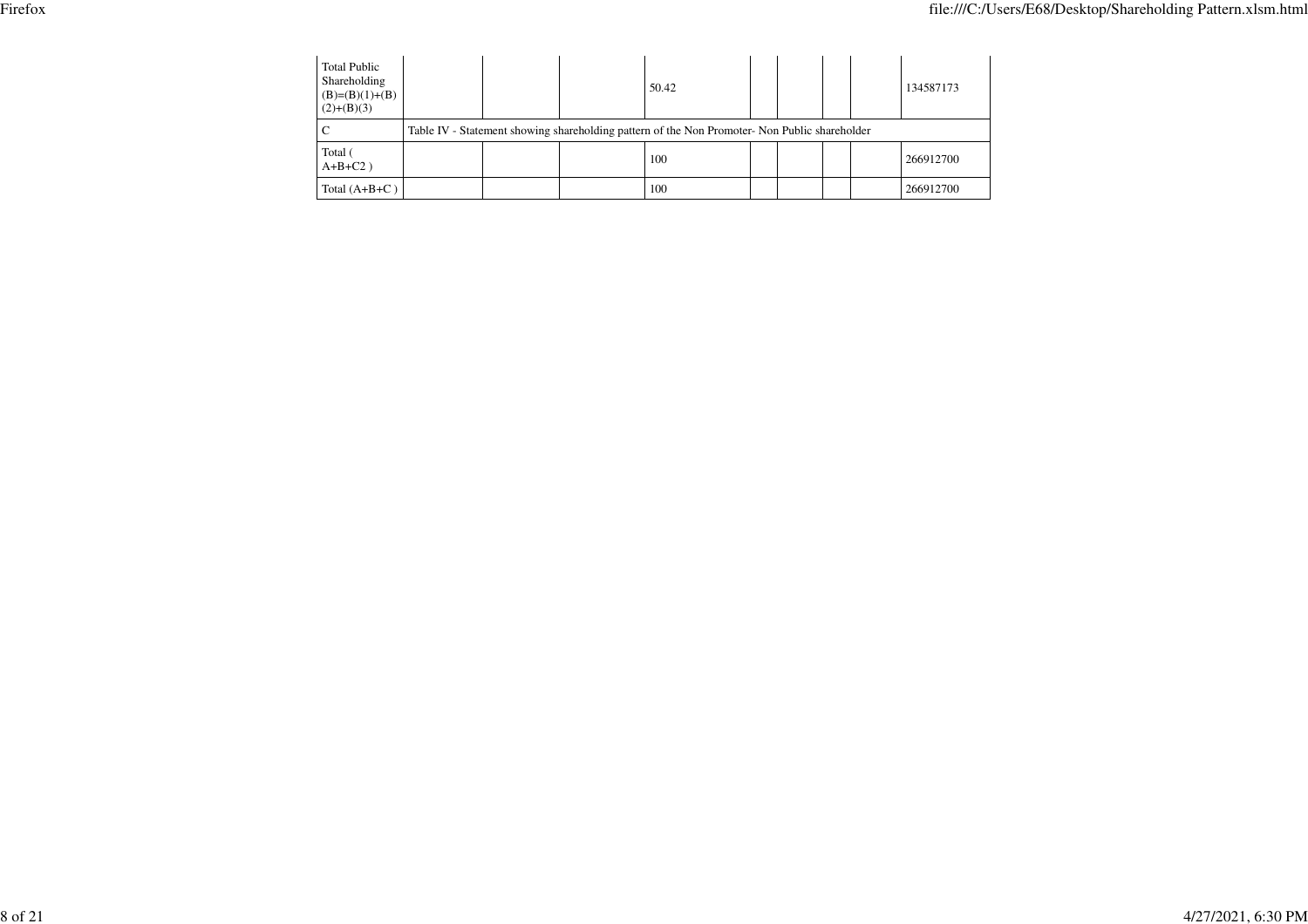|                                                                                                                          |                                                               |                 | <b>Individuals/Hindu undivided Family</b> |                       |
|--------------------------------------------------------------------------------------------------------------------------|---------------------------------------------------------------|-----------------|-------------------------------------------|-----------------------|
| Searial No.                                                                                                              | $\mathbf{1}$                                                  | $\overline{c}$  | 3                                         |                       |
| Name of the<br>Shareholders (I)                                                                                          | Swati Atit Agarwal                                            | Atit O. Agarwal | Rishabh Rajkumar Agarwal                  | Click here to go back |
| PAN (II)                                                                                                                 | ABRPJ9441J                                                    | AAJPA4997K      | AGMPA6792M                                | Total                 |
| No. of fully paid<br>up equity shares<br>held (IV)                                                                       | 1300010                                                       | 773330          | 37830                                     | 2111170               |
| No. Of Partly paid-<br>up equity shares<br>held (V)                                                                      |                                                               |                 |                                           |                       |
| No. Of shares<br>underlying<br>Depository<br>Receipts (VI)                                                               |                                                               |                 |                                           |                       |
| Total nos. shares<br>$\text{held}(\text{VII}) =$<br>$(IV)+(V)+(VI)$                                                      | 1300010                                                       | 773330          | 37830                                     | 2111170               |
| Shareholding as a<br>$%$ of total no. of<br>shares (calculated<br>as per SCRR,<br>1957) (VIII) As a<br>$%$ of $(A+B+C2)$ | 0.49                                                          | 0.29            | 0.01                                      | 0.79                  |
|                                                                                                                          | Number of Voting Rights held in each class of securities (IX) |                 |                                           |                       |
| Class eg: $X$                                                                                                            | 1300010                                                       | 773330          | 37830                                     | 2111170               |
| Class eg:y                                                                                                               |                                                               |                 |                                           |                       |
| Total                                                                                                                    | 1300010                                                       | 773330          | 37830                                     | 2111170               |
| Total as a % of<br>Total Voting rights                                                                                   | 0.49                                                          | 0.29            | 0.01                                      | 0.79                  |
| No. Of Shares<br>Underlying<br>Outstanding<br>convertible<br>securities $(X)$                                            |                                                               |                 |                                           |                       |
| No. of Shares<br>Underlying<br>Outstanding<br>Warrants (Xi)                                                              |                                                               |                 |                                           |                       |
| No. Of Shares<br>Underlying<br>Outstanding<br>convertible<br>securities and No.<br>Of Warrants (Xi)<br>(a)               |                                                               |                 |                                           |                       |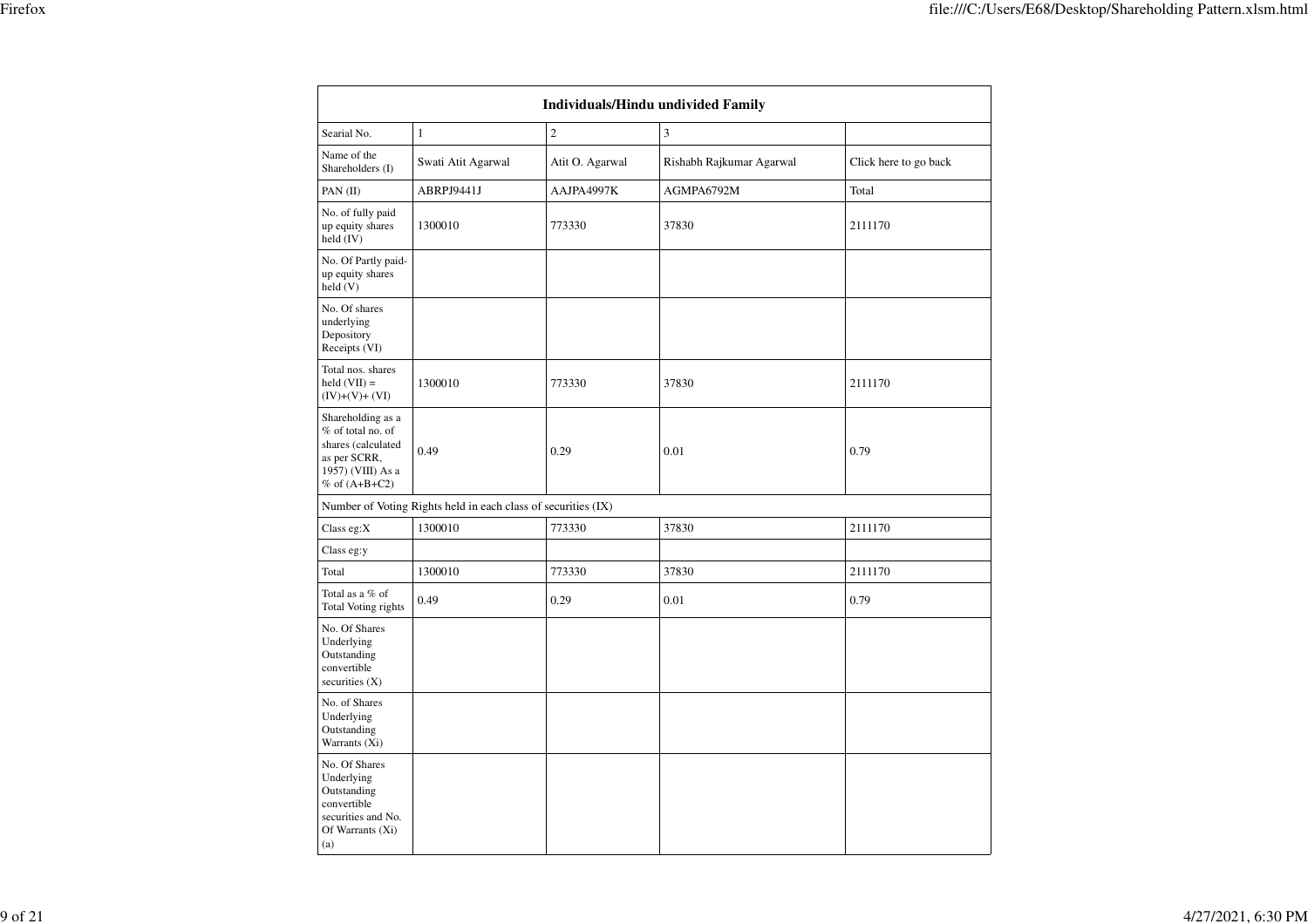| Shareholding, as a<br>% assuming full<br>conversion of<br>convertible<br>securities (as a<br>percentage of<br>diluted share<br>capital) $(XI)=$<br>$(VII)+(Xi)(a) As a$<br>$%$ of $(A+B+C2)$ | 0.49                                                    | 0.29           | 0.01           | 0.79    |
|----------------------------------------------------------------------------------------------------------------------------------------------------------------------------------------------|---------------------------------------------------------|----------------|----------------|---------|
| Number of Locked in shares (XII)                                                                                                                                                             |                                                         |                |                |         |
| No. (a)                                                                                                                                                                                      |                                                         |                |                |         |
| As a $%$ of total<br>Shares held (b)                                                                                                                                                         |                                                         |                |                |         |
|                                                                                                                                                                                              | Number of Shares pledged or otherwise encumbered (XIII) |                |                |         |
| No. $(a)$                                                                                                                                                                                    |                                                         |                |                |         |
| As a % of total<br>Shares held (b)                                                                                                                                                           |                                                         |                |                |         |
| Number of equity<br>shares held in<br>dematerialized<br>form $(XIV)$                                                                                                                         | 1300010                                                 | 773330         | 37830          | 2111170 |
| Reason for not providing PAN                                                                                                                                                                 |                                                         |                |                |         |
| Reason for not<br>providing PAN                                                                                                                                                              |                                                         |                |                |         |
| Shareholder type                                                                                                                                                                             | Promoter Group                                          | Promoter Group | Promoter Group |         |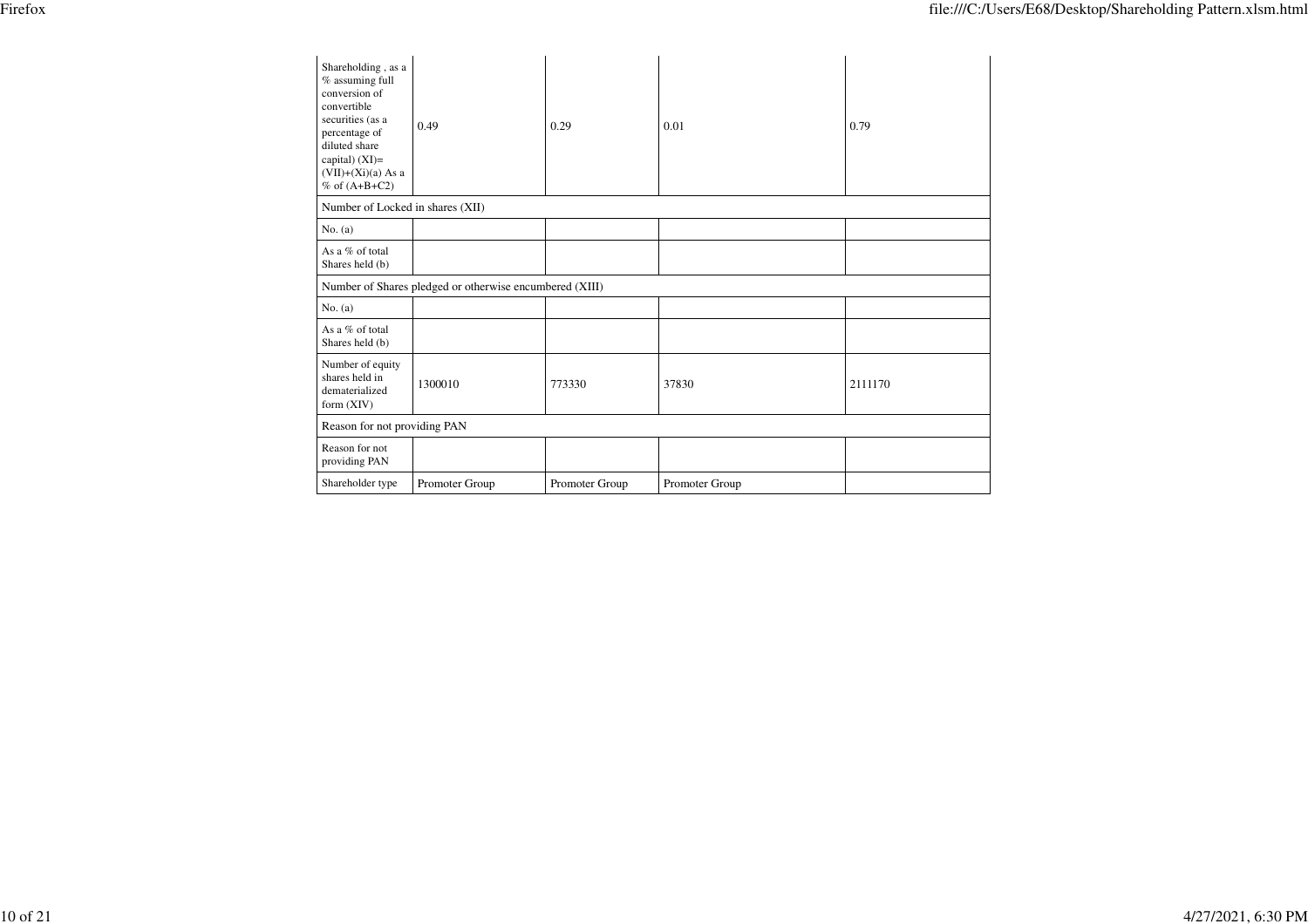|                                                                                                                        |                                                               |                                  | Any Other (specify)              |                               |                           |                          |
|------------------------------------------------------------------------------------------------------------------------|---------------------------------------------------------------|----------------------------------|----------------------------------|-------------------------------|---------------------------|--------------------------|
| Searial No.                                                                                                            | $\mathbf{1}$                                                  | $\overline{2}$                   | 3                                | $\overline{4}$                | 5                         |                          |
| Category                                                                                                               | <b>Bodies Corporate</b>                                       | <b>Bodies Corporate</b>          | <b>Bodies</b><br>Corporate       | <b>Bodies Corporate</b>       | <b>Bodies Corporate</b>   | Click here to<br>go back |
| Name of the<br>Shareholders (I)                                                                                        | <b>Wellknown Business</b><br>Ventures Llp                     | <b>Axiom Cordages</b><br>Limited | Efficient<br><b>Builders</b> Llp | Mavi Business<br>Ventures Llp | Fairpoint<br>Tradecom LLP |                          |
| PAN (II)                                                                                                               | AABFW7375D                                                    | AACCA0548G                       | AAEFE5479K                       | AAJFH3188B                    | AACFF6160C                | Total                    |
| No. of the<br>Shareholders (I)                                                                                         | $\mathbf{1}$                                                  | $\mathbf{1}$                     | $\mathbf{1}$                     | $\mathbf{1}$                  | $\boldsymbol{0}$          | 4                        |
| No. of fully paid<br>up equity shares<br>held (IV)                                                                     | 123425340                                                     | 4418330                          | 1592000                          | 778687                        | $\boldsymbol{0}$          | 130214357                |
| No. Of Partly paid-<br>up equity shares<br>held(V)                                                                     |                                                               |                                  |                                  |                               |                           |                          |
| No. Of shares<br>underlying<br>Depository<br>Receipts (VI)                                                             |                                                               |                                  |                                  |                               |                           |                          |
| Total nos. shares<br>held $(VII) =$<br>$(IV)+(V)+(VI)$                                                                 | 123425340                                                     | 4418330                          | 1592000                          | 778687                        | $\mathbf{0}$              | 130214357                |
| Shareholding as a<br>% of total no. of<br>shares (calculated<br>as per SCRR,<br>1957) (VIII) As a<br>$%$ of $(A+B+C2)$ | 46.24                                                         | 1.66                             | 0.6                              | 0.29                          | $\boldsymbol{0}$          | 48.79                    |
|                                                                                                                        | Number of Voting Rights held in each class of securities (IX) |                                  |                                  |                               |                           |                          |
| Class eg: X                                                                                                            | 123425340                                                     | 4418330                          | 1592000                          | 778687                        | $\boldsymbol{0}$          | 130214357                |
| Class eg:y                                                                                                             |                                                               |                                  |                                  |                               |                           |                          |
| Total                                                                                                                  | 123425340                                                     | 4418330                          | 1592000                          | 778687                        | $\boldsymbol{0}$          | 130214357                |
| Total as a % of<br><b>Total Voting rights</b>                                                                          | 46.24                                                         | 1.66                             | 0.6                              | 0.29                          | $\boldsymbol{0}$          | 48.79                    |
| No. Of Shares<br>Underlying<br>Outstanding<br>convertible<br>securities $(X)$                                          |                                                               |                                  |                                  |                               |                           |                          |
| No. of Shares<br>Underlying<br>Outstanding<br>Warrants (Xi)                                                            |                                                               |                                  |                                  |                               |                           |                          |
| No. Of Shares<br>Underlying                                                                                            |                                                               |                                  |                                  |                               |                           |                          |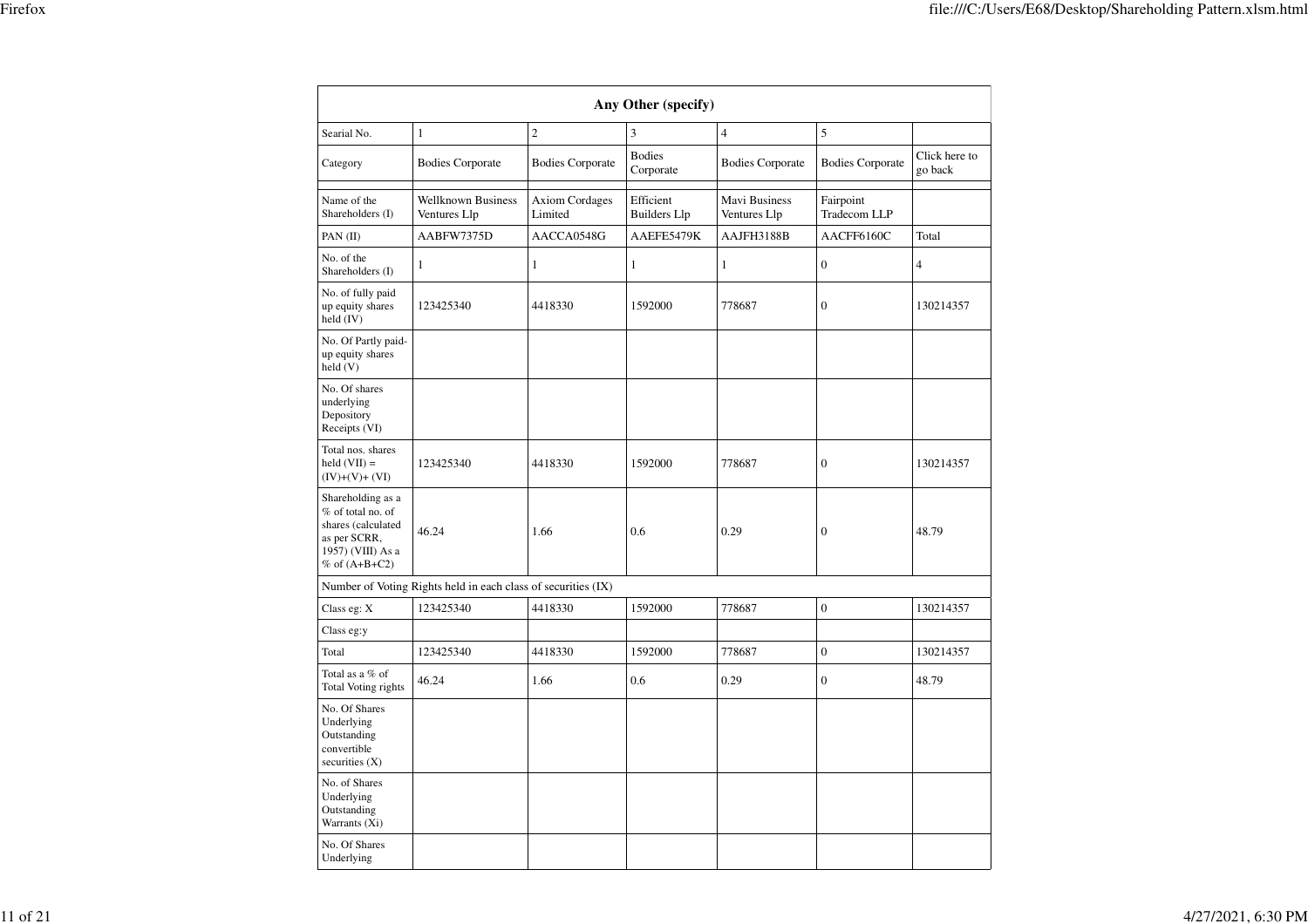| Outstanding<br>convertible<br>securities and No.<br>Of Warrants (Xi)<br>(a)                                                                                                        |                                                         |                |                |                |                |           |  |  |  |  |
|------------------------------------------------------------------------------------------------------------------------------------------------------------------------------------|---------------------------------------------------------|----------------|----------------|----------------|----------------|-----------|--|--|--|--|
| Shareholding, as a<br>% assuming full<br>conversion of<br>convertible<br>securities (as a<br>percentage of<br>diluted share<br>capital) (XI)=<br>(VII)+(X) As a %<br>of $(A+B+C2)$ | 46.24                                                   | 1.66           | 0.6            | 0.29           | $\Omega$       | 48.79     |  |  |  |  |
|                                                                                                                                                                                    | Number of Locked in shares (XII)                        |                |                |                |                |           |  |  |  |  |
| No. (a)                                                                                                                                                                            |                                                         |                |                |                |                |           |  |  |  |  |
| As a $%$ of total<br>Shares held (b)                                                                                                                                               |                                                         |                |                |                |                |           |  |  |  |  |
|                                                                                                                                                                                    | Number of Shares pledged or otherwise encumbered (XIII) |                |                |                |                |           |  |  |  |  |
| No. $(a)$                                                                                                                                                                          |                                                         |                |                |                |                |           |  |  |  |  |
| As a % of total<br>Shares held (b)                                                                                                                                                 |                                                         |                |                |                |                |           |  |  |  |  |
| Number of equity<br>shares held in<br>dematerialized<br>form $(XIV)$                                                                                                               | 123425340                                               | 4418330        | 1592000        | 778687         | $\mathbf{0}$   | 130214357 |  |  |  |  |
| Reason for not providing PAN                                                                                                                                                       |                                                         |                |                |                |                |           |  |  |  |  |
| Reason for not<br>providing PAN                                                                                                                                                    |                                                         |                |                |                |                |           |  |  |  |  |
| Shareholder type                                                                                                                                                                   | Promoter                                                | Promoter Group | Promoter Group | Promoter Group | Promoter Group |           |  |  |  |  |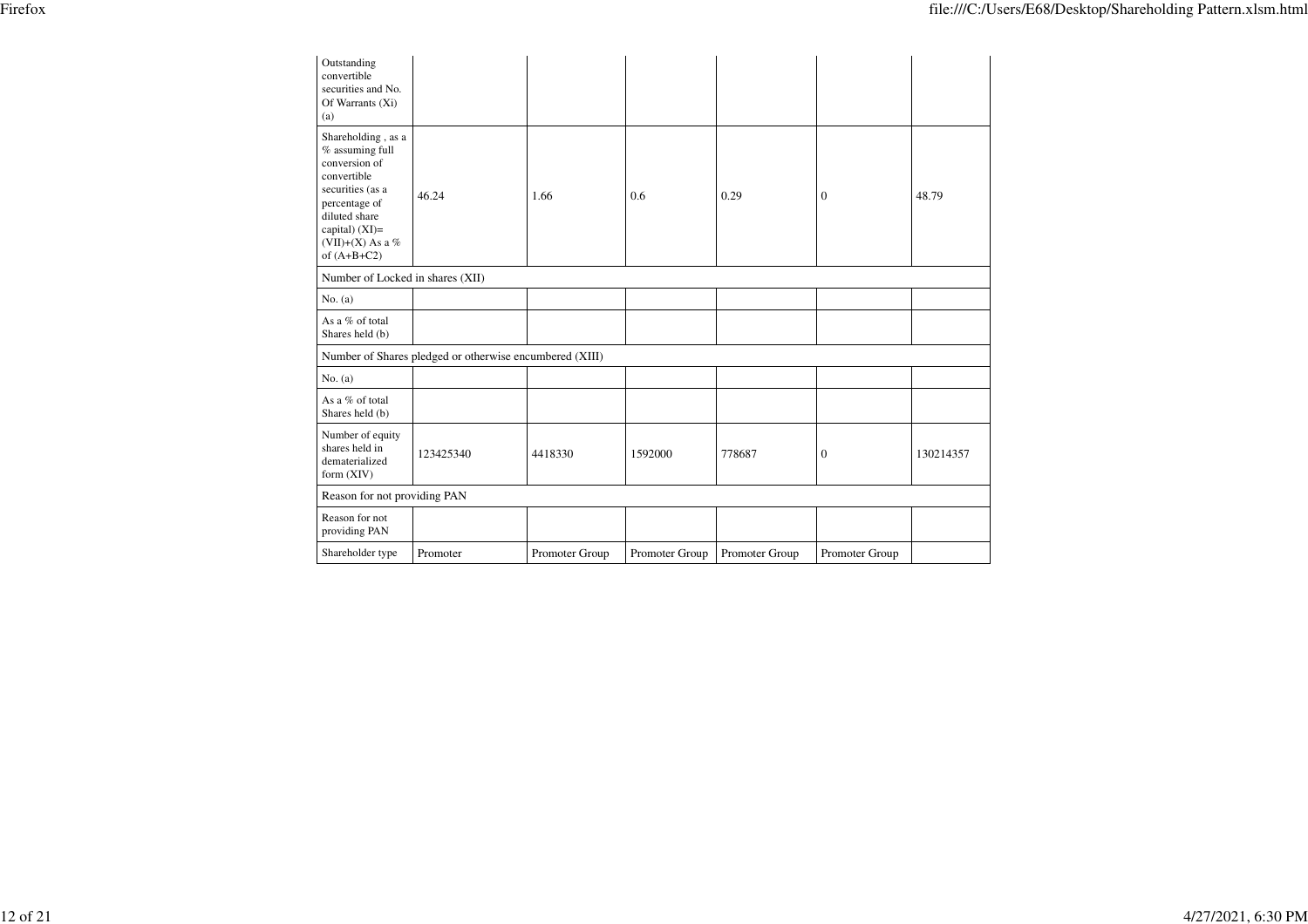| <b>Foreign Portfolio Investors</b>                                                                                     |                                                               |                                             |                       |  |  |  |  |  |  |
|------------------------------------------------------------------------------------------------------------------------|---------------------------------------------------------------|---------------------------------------------|-----------------------|--|--|--|--|--|--|
| Searial No.                                                                                                            | $\mathbf{1}$                                                  | $\overline{2}$                              |                       |  |  |  |  |  |  |
| Name of the<br>Shareholders (I)                                                                                        | Bao Value Fund                                                | Sparrow Asia Diversified Opportunities Fund | Click here to go back |  |  |  |  |  |  |
| PAN (II)                                                                                                               | AAQCS4646H                                                    | AANCS3131Q                                  | Total                 |  |  |  |  |  |  |
| No. of fully paid<br>up equity shares<br>held (IV)                                                                     | 7190289                                                       | 5678069                                     | 12868358              |  |  |  |  |  |  |
| No. Of Partly paid-<br>up equity shares<br>held (V)                                                                    |                                                               |                                             |                       |  |  |  |  |  |  |
| No. Of shares<br>underlying<br>Depository<br>Receipts (VI)                                                             |                                                               |                                             |                       |  |  |  |  |  |  |
| Total nos. shares<br>$held (VII) =$<br>$(IV)+(V)+(VI)$                                                                 | 7190289                                                       | 5678069                                     | 12868358              |  |  |  |  |  |  |
| Shareholding as a<br>% of total no. of<br>shares (calculated<br>as per SCRR,<br>1957) (VIII) As a<br>$%$ of $(A+B+C2)$ | 2.69                                                          | 2.13                                        | 4.82                  |  |  |  |  |  |  |
|                                                                                                                        | Number of Voting Rights held in each class of securities (IX) |                                             |                       |  |  |  |  |  |  |
| Class eg: X                                                                                                            | 7190289                                                       | 5678069                                     | 12868358              |  |  |  |  |  |  |
| Class eg:y                                                                                                             |                                                               |                                             |                       |  |  |  |  |  |  |
| Total                                                                                                                  | 7190289                                                       | 5678069                                     | 12868358              |  |  |  |  |  |  |
| Total as a % of<br>Total Voting rights                                                                                 | 2.69                                                          | 2.13                                        | 4.82                  |  |  |  |  |  |  |
| No. Of Shares<br>Underlying<br>Outstanding<br>convertible<br>securities $(X)$                                          |                                                               |                                             |                       |  |  |  |  |  |  |
| No. of Shares<br>Underlying<br>Outstanding<br>Warrants (Xi)                                                            |                                                               |                                             |                       |  |  |  |  |  |  |
| No. Of Shares<br>Underlying<br>Outstanding<br>convertible<br>securities and No.<br>Of Warrants (Xi)<br>(a)             |                                                               |                                             |                       |  |  |  |  |  |  |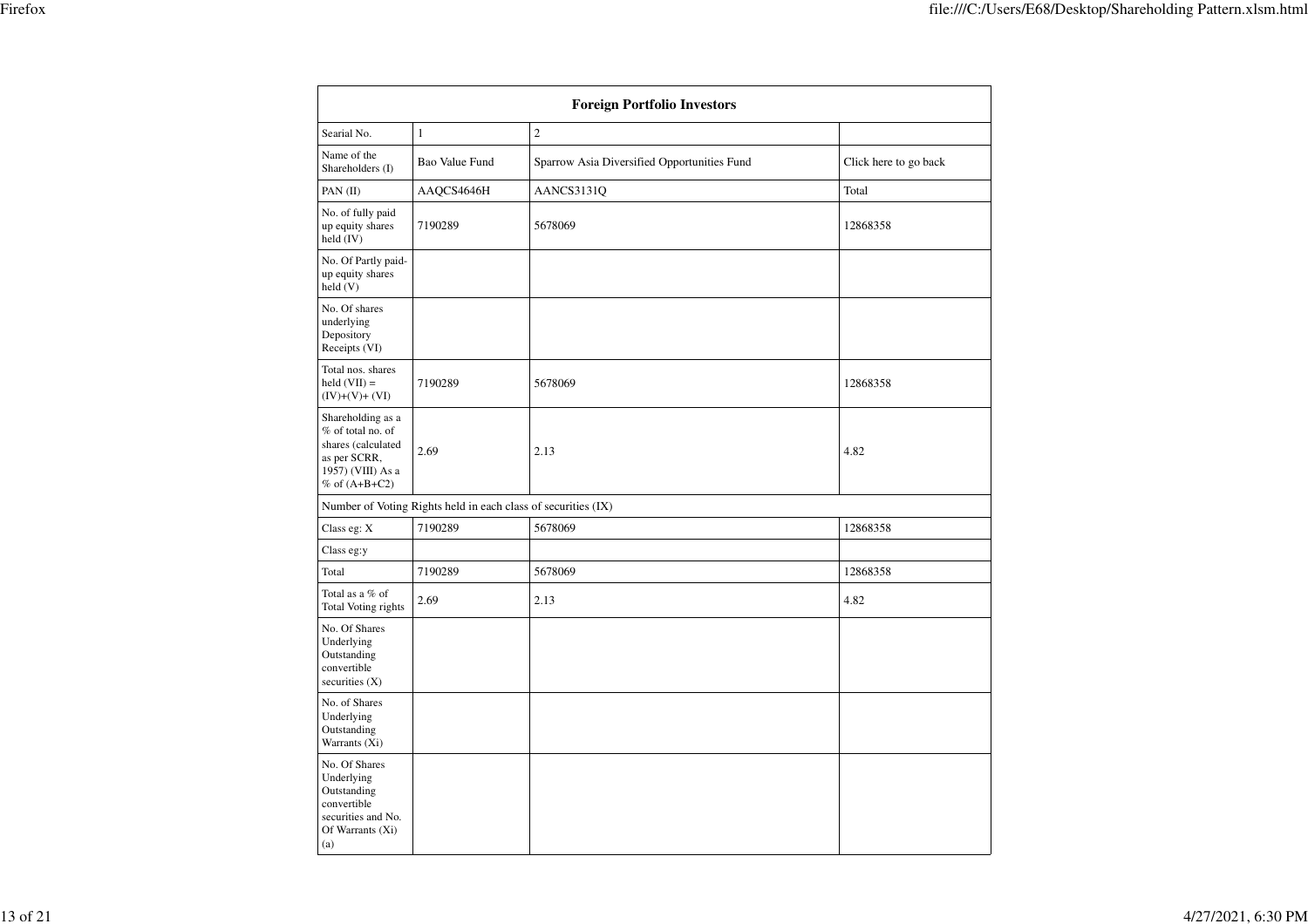| Shareholding, as a<br>% assuming full<br>conversion of<br>convertible<br>securities (as a |         |         |          |
|-------------------------------------------------------------------------------------------|---------|---------|----------|
| percentage of<br>diluted share<br>capital) $(XI)=$                                        | 2.69    | 2.13    | 4.82     |
| (VII)+(X) As a $%$<br>of $(A+B+C2)$                                                       |         |         |          |
| Number of Locked in shares (XII)                                                          |         |         |          |
| No. (a)                                                                                   |         |         |          |
| As a % of total<br>Shares held (b)                                                        |         |         |          |
| Number of equity<br>shares held in<br>dematerialized<br>form $(XIV)$                      | 7190289 | 5678069 | 12868358 |
| Reason for not providing PAN                                                              |         |         |          |
| Reason for not<br>providing PAN                                                           |         |         |          |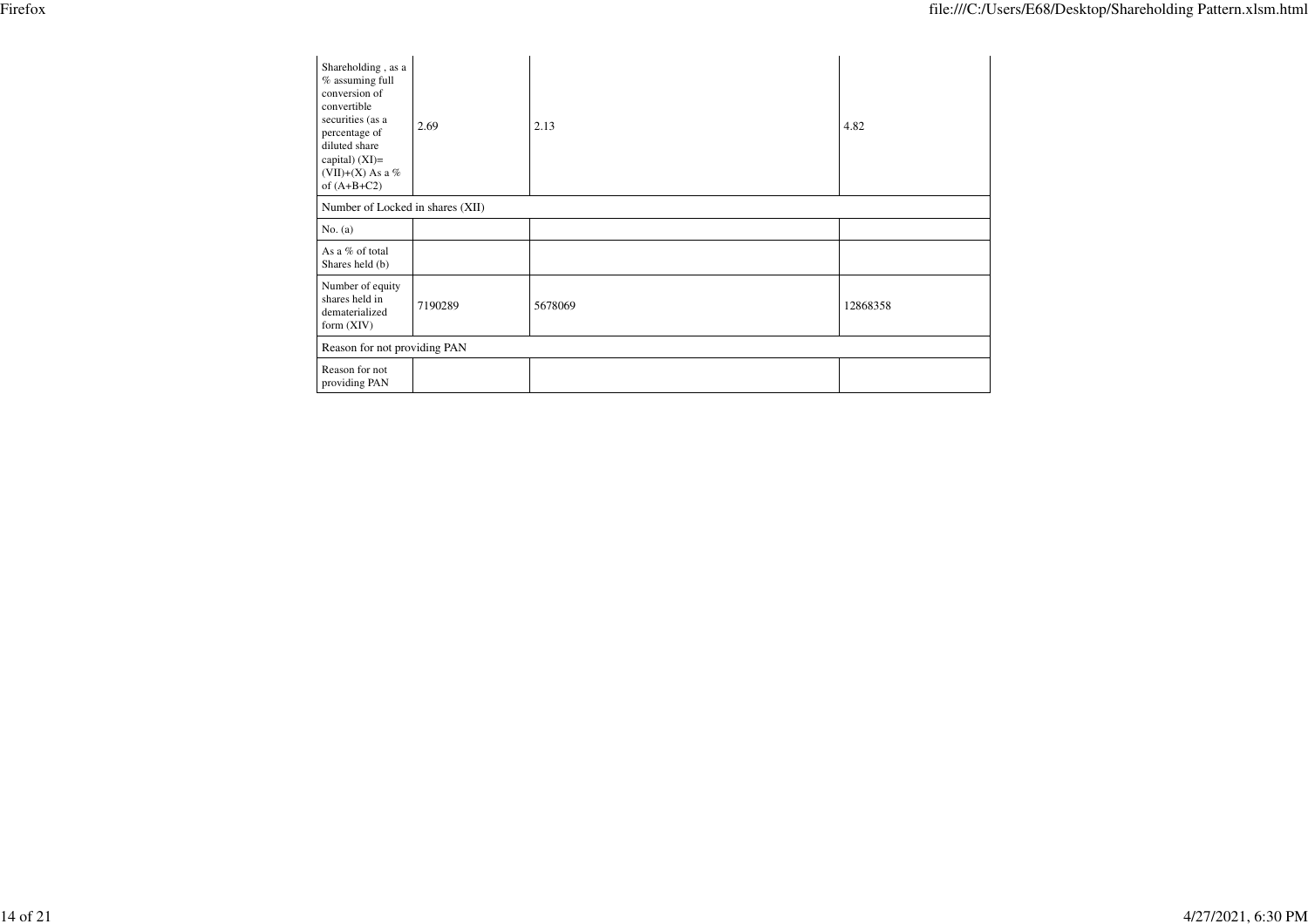|                                                                                                                         | <b>Insurance Companies</b>                                    |                       |
|-------------------------------------------------------------------------------------------------------------------------|---------------------------------------------------------------|-----------------------|
| Searial No.                                                                                                             | $\mathbf{1}$                                                  |                       |
| Name of the<br>Shareholders (I)                                                                                         | Life Insurance Corporation Of India                           | Click here to go back |
| PAN (II)                                                                                                                | AAACL0582H                                                    | Total                 |
| No. of fully paid<br>up equity shares<br>held $(IV)$                                                                    | 9584233                                                       | 9584233               |
| No. Of Partly paid-<br>up equity shares<br>held (V)                                                                     |                                                               |                       |
| No. Of shares<br>underlying<br>Depository<br>Receipts (VI)                                                              |                                                               |                       |
| Total nos. shares<br>$held (VII) =$<br>$(IV)+(V)+(VI)$                                                                  | 9584233                                                       | 9584233               |
| Shareholding as a<br>% of total no. of<br>shares (calculated<br>as per SCRR,<br>1957) (VIII) As a<br>$\%$ of $(A+B+C2)$ | 3.59                                                          | 3.59                  |
|                                                                                                                         | Number of Voting Rights held in each class of securities (IX) |                       |
| Class eg: X                                                                                                             | 9584233                                                       | 9584233               |
| Class eg:y                                                                                                              |                                                               |                       |
| Total                                                                                                                   | 9584233                                                       | 9584233               |
| Total as a % of<br>Total Voting rights                                                                                  | 3.59                                                          | 3.59                  |
| No. Of Shares<br>Underlying<br>Outstanding<br>convertible<br>securities $(X)$                                           |                                                               |                       |
| No. of Shares<br>Underlying<br>Outstanding<br>Warrants (Xi)                                                             |                                                               |                       |
| No. Of Shares<br>Underlying<br>Outstanding<br>convertible<br>securities and No.<br>Of Warrants (Xi)<br>(a)              |                                                               |                       |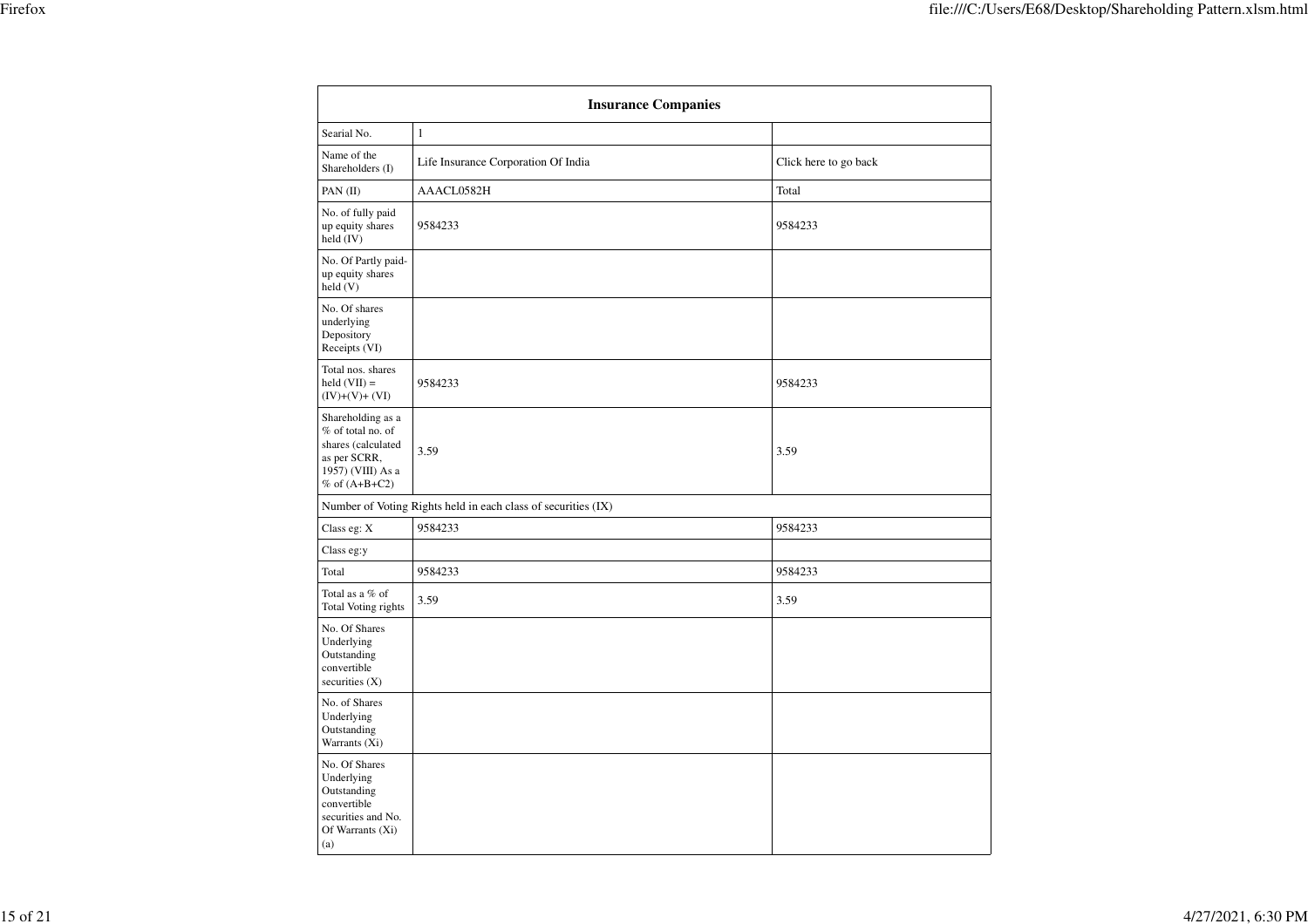| Shareholding, as a<br>$%$ assuming full<br>conversion of<br>convertible<br>securities (as a<br>percentage of<br>diluted share<br>capital) $(XI)=$<br>(VII)+(X) As a $%$<br>of $(A+B+C2)$<br>Number of Locked in shares (XII) | 3.59    | 3.59    |
|------------------------------------------------------------------------------------------------------------------------------------------------------------------------------------------------------------------------------|---------|---------|
|                                                                                                                                                                                                                              |         |         |
| No. $(a)$                                                                                                                                                                                                                    |         |         |
| As a % of total<br>Shares held (b)                                                                                                                                                                                           |         |         |
| Number of equity<br>shares held in<br>dematerialized<br>form $(XIV)$                                                                                                                                                         | 9584233 | 9584233 |
| Reason for not providing PAN                                                                                                                                                                                                 |         |         |
| Reason for not<br>providing PAN                                                                                                                                                                                              |         |         |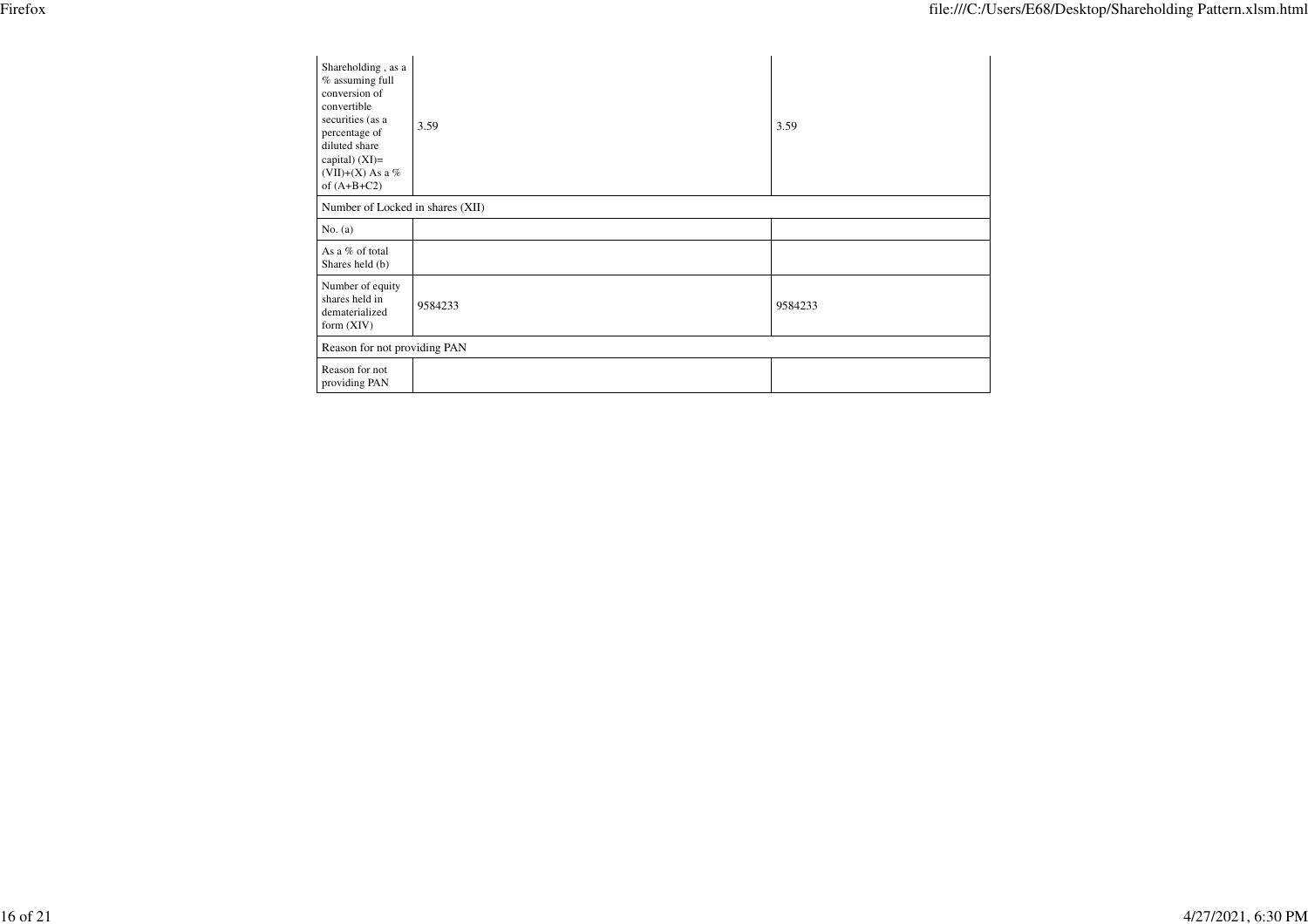|                                                                                                                      | Any Other (specify) |                                  |                                        |                                              |                                              |                                              |                     |  |  |  |  |
|----------------------------------------------------------------------------------------------------------------------|---------------------|----------------------------------|----------------------------------------|----------------------------------------------|----------------------------------------------|----------------------------------------------|---------------------|--|--|--|--|
|                                                                                                                      |                     |                                  |                                        |                                              |                                              |                                              |                     |  |  |  |  |
| Searial No.                                                                                                          | $\mathbf{1}$        | $\overline{c}$                   | 3                                      | $\overline{\mathbf{4}}$                      | 5                                            | 6                                            | $\overline{7}$      |  |  |  |  |
| Category                                                                                                             | <b>HUF</b>          | Non-<br>Resident<br>Indian (NRI) | Overseas<br>Corporate<br><b>Bodies</b> | Overseas Corporate<br><b>Bodies</b>          | Overseas Corporate<br><b>Bodies</b>          | Overseas Corporate<br><b>Bodies</b>          | Clearing<br>Members |  |  |  |  |
| Category / More<br>than 1 percentage                                                                                 | Category            | Category                         | Category                               | More than 1<br>percentage of<br>shareholding | More than 1<br>percentage of<br>shareholding | More than 1<br>percentage of<br>shareholding | Category            |  |  |  |  |
| Name of the<br>Shareholders (I)                                                                                      |                     |                                  |                                        | Fossebridge<br>Limited                       | Xatis International<br>Limited               | <b>Brenzett Limited</b>                      |                     |  |  |  |  |
| PAN $(II)$                                                                                                           |                     |                                  |                                        | AABCF0045J                                   | AAACX0466G                                   | AACCB9307J                                   |                     |  |  |  |  |
| No. of the<br>Shareholders (I)                                                                                       | 324                 | 37                               | 3                                      | 1<br>1                                       |                                              | 1                                            | 43                  |  |  |  |  |
| No. of fully paid<br>up equity shares<br>held $(IV)$                                                                 | 9297                | 14151                            | 80960228                               | 32896800                                     | 32700720                                     | 15362708                                     | 20507               |  |  |  |  |
| No. Of Partly paid-<br>up equity shares<br>held (V)                                                                  |                     |                                  |                                        |                                              |                                              |                                              |                     |  |  |  |  |
| No. Of shares<br>underlying<br>Depository<br>Receipts (VI)                                                           |                     |                                  |                                        |                                              |                                              |                                              |                     |  |  |  |  |
| Total nos. shares<br>held $(VII) =$<br>$(IV)+(V)+(VI)$                                                               | 9297                | 14151                            | 80960228                               | 32896800                                     | 32700720                                     | 15362708                                     | 20507               |  |  |  |  |
| Shareholding as a<br>% of total no. of<br>shares (calculated<br>as per SCRR,<br>1957) (VIII) As a<br>% of $(A+B+C2)$ | $\Omega$            | 0.01<br>30.33<br>12.32           |                                        | 12.25                                        | 5.76                                         | 0.01                                         |                     |  |  |  |  |
| Number of Voting Rights held in each class of securities (IX)                                                        |                     |                                  |                                        |                                              |                                              |                                              |                     |  |  |  |  |
| Class eg: X                                                                                                          | 9297                | 14151                            | 80960228                               | 32896800                                     | 32700720                                     | 15362708                                     | 20507               |  |  |  |  |
| Class eg:y                                                                                                           |                     |                                  |                                        |                                              |                                              |                                              |                     |  |  |  |  |
| Total                                                                                                                | 9297                | 14151                            | 80960228                               | 32896800                                     | 32700720                                     | 15362708                                     | 20507               |  |  |  |  |
| Total as a % of<br>Total Voting rights                                                                               | $\overline{0}$      | 0.01                             | 30.33                                  | 12.32                                        | 12.25                                        | 5.76                                         | 0.01                |  |  |  |  |
| No. Of Shares<br>Underlying<br>Outstanding<br>convertible<br>securities $(X)$                                        |                     |                                  |                                        |                                              |                                              |                                              |                     |  |  |  |  |
| No. of Shares<br>Underlying                                                                                          |                     |                                  |                                        |                                              |                                              |                                              |                     |  |  |  |  |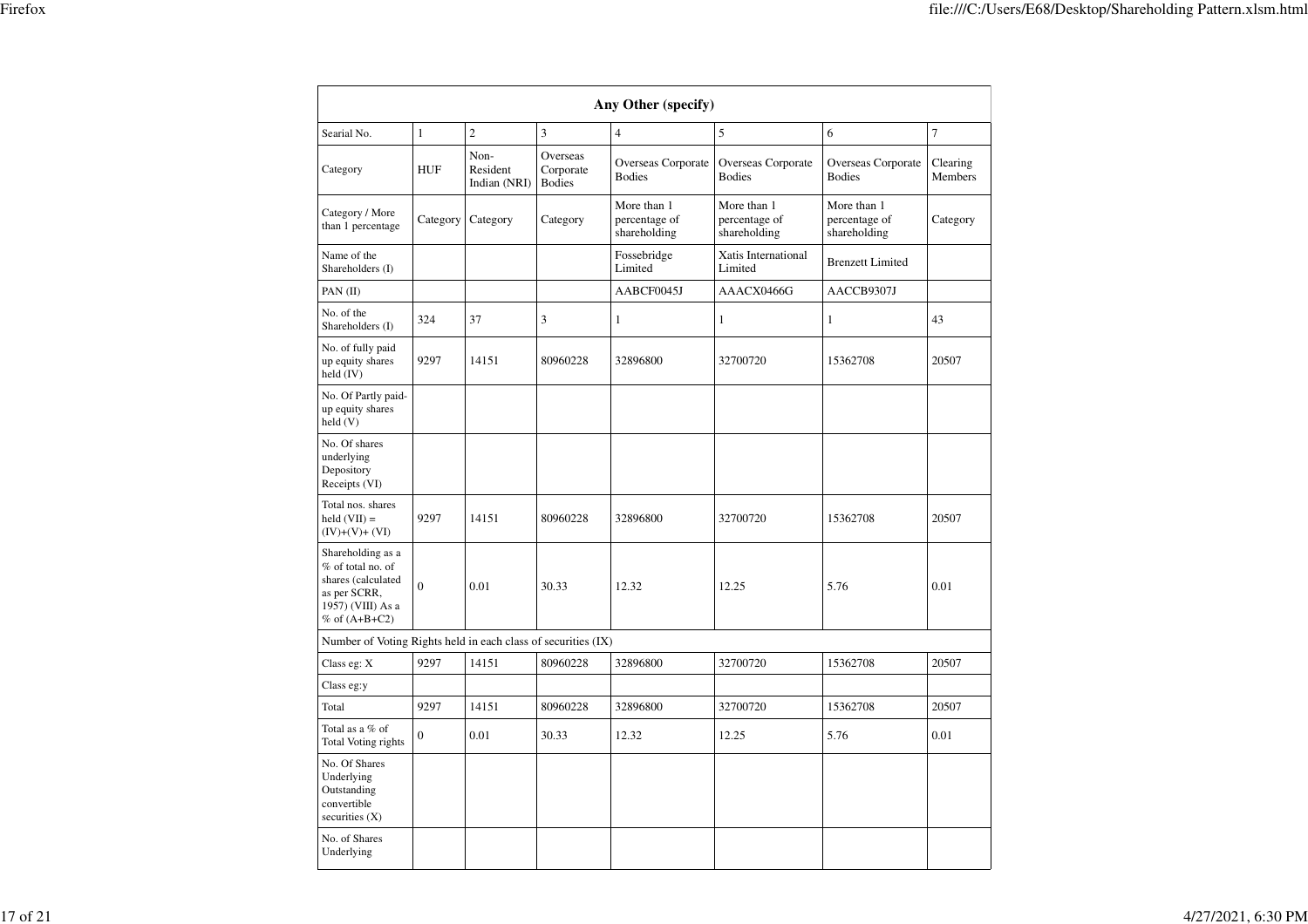| Outstanding<br>Warrants (Xi)                                                                                                                                                           |              |       |          |          |          |          |       |
|----------------------------------------------------------------------------------------------------------------------------------------------------------------------------------------|--------------|-------|----------|----------|----------|----------|-------|
| No. Of Shares<br>Underlying<br>Outstanding<br>convertible<br>securities and No.<br>Of Warrants (Xi)<br>(a)                                                                             |              |       |          |          |          |          |       |
| Shareholding, as a<br>% assuming full<br>conversion of<br>convertible<br>securities (as a<br>percentage of<br>diluted share<br>capital) $(XI)=$<br>(VII)+(X) As a $%$<br>of $(A+B+C2)$ | $\mathbf{0}$ | 0.01  | 30.33    | 12.32    | 12.25    | 5.76     | 0.01  |
| Number of Locked in shares (XII)                                                                                                                                                       |              |       |          |          |          |          |       |
| No. $(a)$                                                                                                                                                                              |              |       |          |          |          |          |       |
| As a % of total<br>Shares held (b)                                                                                                                                                     |              |       |          |          |          |          |       |
| Number of equity<br>shares held in<br>dematerialized<br>form $(XIV)$                                                                                                                   | 9297         | 14151 | 80960228 | 32896800 | 32700720 | 15362708 | 20507 |
| Reason for not providing PAN                                                                                                                                                           |              |       |          |          |          |          |       |
| Reason for not<br>providing PAN                                                                                                                                                        |              |       |          |          |          |          |       |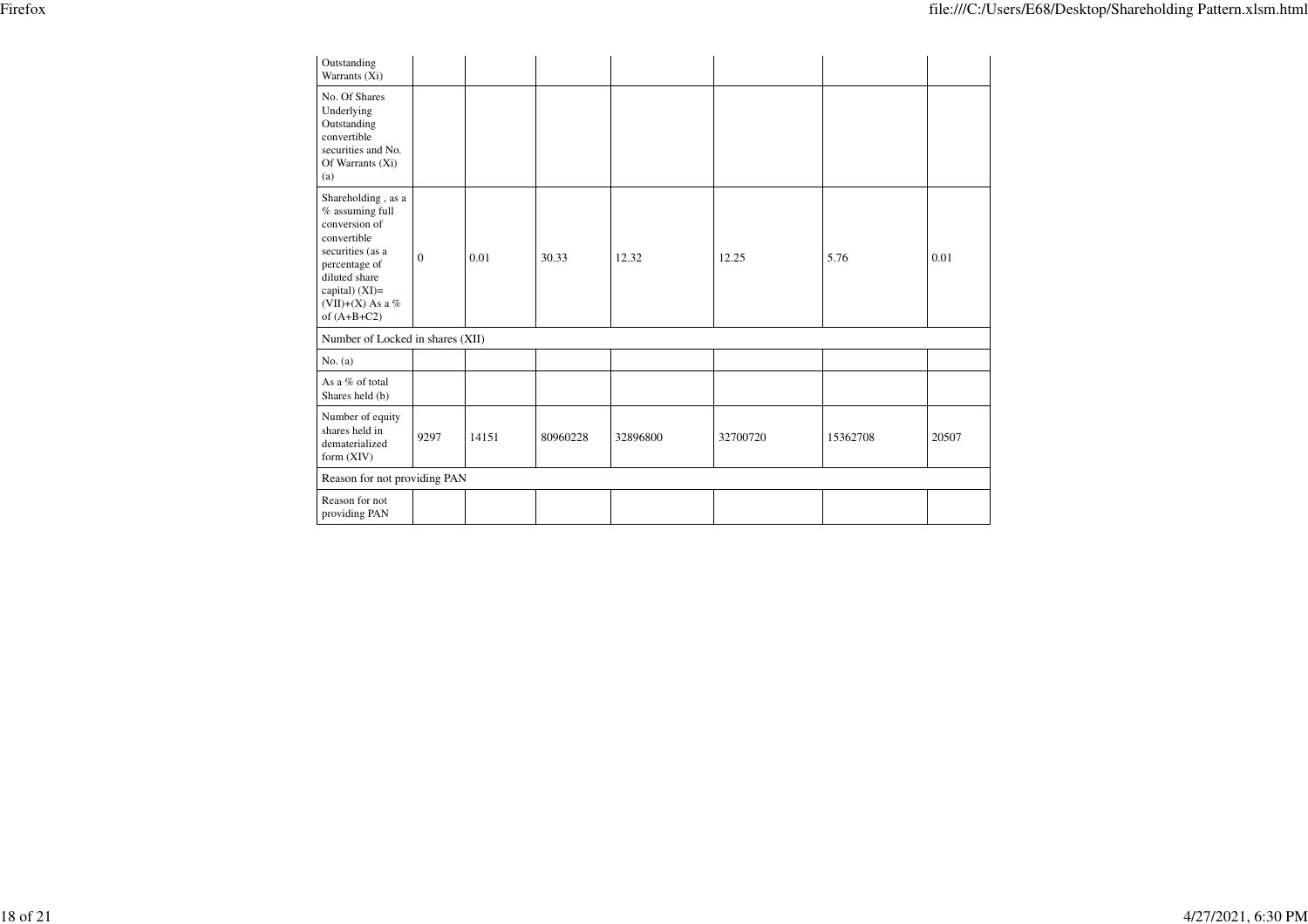|                                                                                                                        | Any Other (specify)                                           |                                        |                       |  |  |  |  |  |  |  |
|------------------------------------------------------------------------------------------------------------------------|---------------------------------------------------------------|----------------------------------------|-----------------------|--|--|--|--|--|--|--|
| Searial No.                                                                                                            | 8                                                             | $\mathbf{Q}$                           |                       |  |  |  |  |  |  |  |
| Category                                                                                                               | <b>Bodies Corporate</b>                                       | <b>Bodies Corporate</b>                |                       |  |  |  |  |  |  |  |
| Category / More<br>than 1 percentage                                                                                   | Category                                                      | More than 1 percentage of shareholding |                       |  |  |  |  |  |  |  |
| Name of the<br>Shareholders (I)                                                                                        |                                                               | Parshvanath Comtrade Llp               | Click here to go back |  |  |  |  |  |  |  |
| PAN (II)                                                                                                               |                                                               | AAQFP9841A                             | Total                 |  |  |  |  |  |  |  |
| No. of the<br>Shareholders (I)                                                                                         | 32                                                            | $\mathbf{1}$                           | 439                   |  |  |  |  |  |  |  |
| No. of fully paid<br>up equity shares<br>held (IV)                                                                     | 27641493                                                      | 25000000                               | 108645676             |  |  |  |  |  |  |  |
| No. Of Partly paid-<br>up equity shares<br>held(V)                                                                     |                                                               |                                        |                       |  |  |  |  |  |  |  |
| No. Of shares<br>underlying<br>Depository<br>Receipts (VI)                                                             |                                                               |                                        |                       |  |  |  |  |  |  |  |
| Total nos. shares<br>$held (VII) =$<br>$(IV)+(V)+(VI)$                                                                 | 27641493                                                      | 25000000                               | 108645676             |  |  |  |  |  |  |  |
| Shareholding as a<br>% of total no. of<br>shares (calculated<br>as per SCRR,<br>1957) (VIII) As a<br>$%$ of $(A+B+C2)$ | 10.36                                                         | 9.37                                   | 40.71                 |  |  |  |  |  |  |  |
|                                                                                                                        | Number of Voting Rights held in each class of securities (IX) |                                        |                       |  |  |  |  |  |  |  |
| Class eg: X                                                                                                            | 27641493                                                      | 25000000                               | 108645676             |  |  |  |  |  |  |  |
| Class eg:y                                                                                                             |                                                               |                                        |                       |  |  |  |  |  |  |  |
| Total                                                                                                                  | 27641493                                                      | 25000000                               | 108645676             |  |  |  |  |  |  |  |
| Total as a % of<br><b>Total Voting rights</b>                                                                          | 10.36                                                         | 9.37                                   | 40.71                 |  |  |  |  |  |  |  |
| No. Of Shares<br>Underlying<br>Outstanding<br>convertible<br>securities $(X)$                                          |                                                               |                                        |                       |  |  |  |  |  |  |  |
| No. of Shares<br>Underlying<br>Outstanding<br>Warrants (Xi)                                                            |                                                               |                                        |                       |  |  |  |  |  |  |  |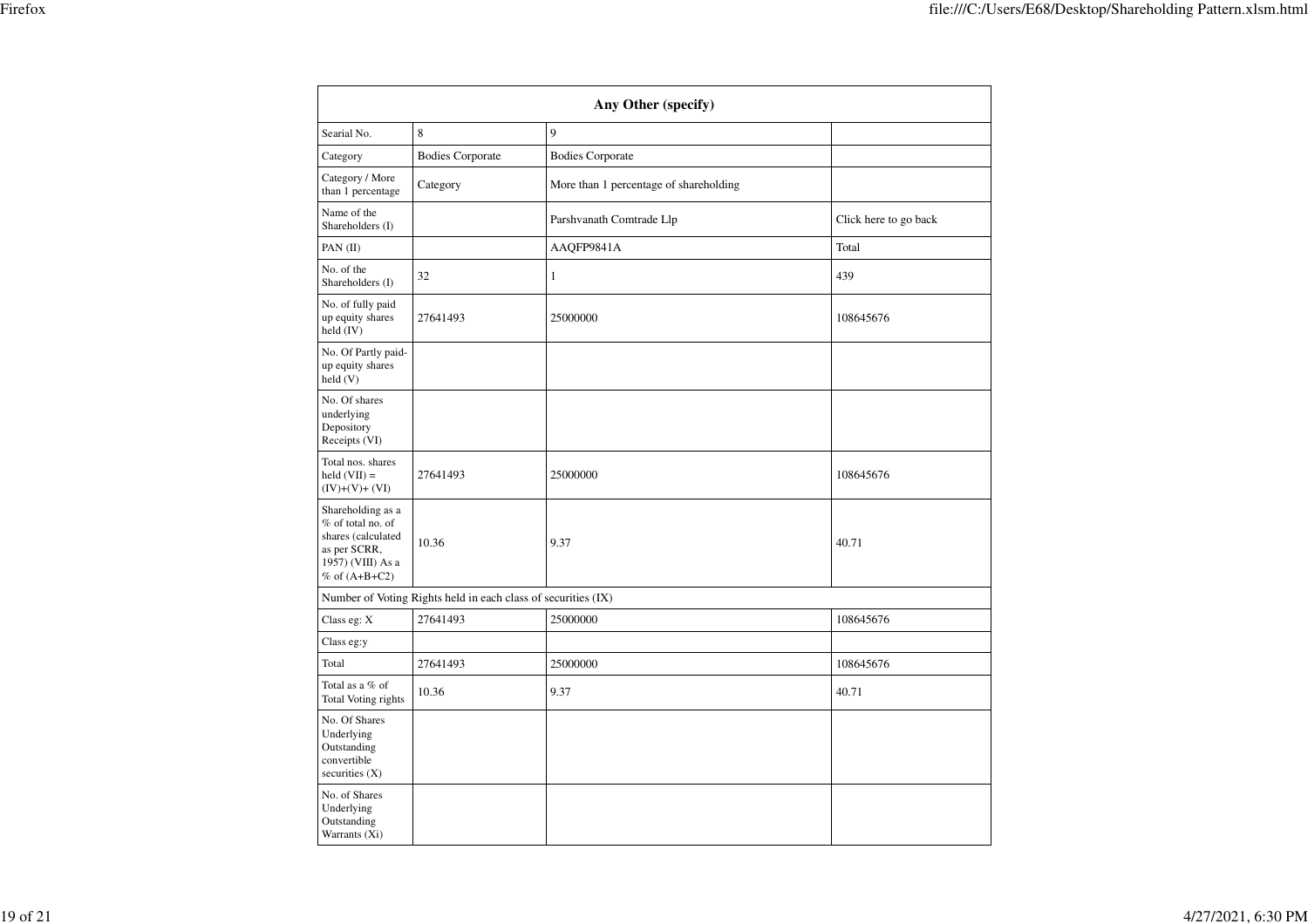| No. Of Shares<br>Underlying<br>Outstanding<br>convertible<br>securities and No.<br>Of Warrants (Xi)<br>(a)                                                                           |          |          |           |
|--------------------------------------------------------------------------------------------------------------------------------------------------------------------------------------|----------|----------|-----------|
| Shareholding, as a<br>% assuming full<br>conversion of<br>convertible<br>securities (as a<br>percentage of<br>diluted share<br>capital) (XI)=<br>(VII)+(X) As a $%$<br>of $(A+B+C2)$ | 10.36    | 9.37     | 40.71     |
| Number of Locked in shares (XII)                                                                                                                                                     |          |          |           |
| No. $(a)$                                                                                                                                                                            |          |          |           |
| As a % of total<br>Shares held (b)                                                                                                                                                   |          |          |           |
| Number of equity<br>shares held in<br>dematerialized<br>form $(XIV)$                                                                                                                 | 27641493 | 25000000 | 108645676 |
| Reason for not providing PAN                                                                                                                                                         |          |          |           |
| Reason for not<br>providing PAN                                                                                                                                                      |          |          |           |